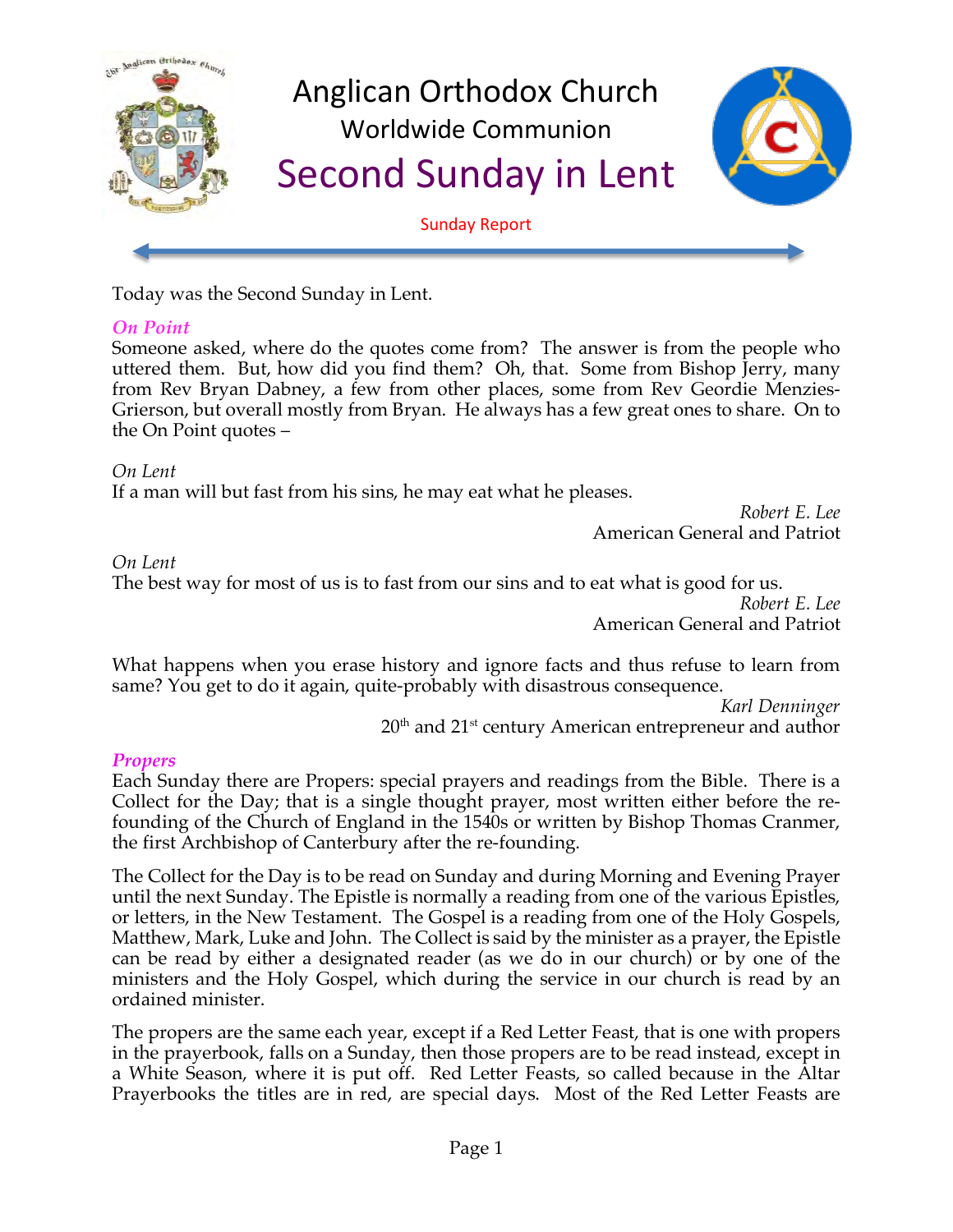dedicated to early saints instrumental in the development of the church, others to special events. Some days are particularly special and the Collect for that day is to be used for an octave (eight days) or an entire season, like Advent or Lent.

The Propers for today are found on Page 127-128, with the Collect first:

#### The Second Sunday in Lent. *The Collect.*

**LMIGHTY** God, who seest that we have no power of ourselves to help ourselves; **A LMIGHTY** God, who seest that we have no power of ourselves to help ourselves;<br>Keep us both outwardly in our bodies, and inwardly in our souls; that we may be defended from all adversities which may happen to the body, and from all evil thoughts which may assault and hurt the soul; through Jesus Christ our Lord. Amen.

And due to the rubric, the Collect for the Day is followed by the Collect for Ash Wednesday, which is found on Page 124:

#### The first day of Lent, commonly called Ash Wednesday. *The Collect.*

**LMIGHTY** and everlasting God, who hatest nothing that thou hast made, and dost **ALMIGHTY** and everlasting God, who hatest nothing that thou hast made, and dost forgive the sins of all those who are penitent; Create and make in us new and contrite that the sins of all those who are penitent; Create an hearts, that we, worthily lamenting our sins and acknowledging our wretchedness, may obtain of thee, the God of all mercy, perfect remission and forgiveness; through Jesus Christ our Lord. Amen.

¶ This Collect is to be said every day in Lent, after the Collect appointed for the day, until Palm Sunday.

The Epistle for today comes from Paul's First letter to the Thessalonians, the Fourth Chapter, beginning at the First Verse. Apparently the Corinthians were not the only church founded in a Red Light District. In this letter Paul is telling the people to refrain from random sex and get married. Paul is starting into the beginning of his New Man concept. We are called to be as God wants us to be, not as we would be without His guidance and help. God does this, not that we would miss fun, but rather that we would enjoy happiness.

E beseech you, brethren, and exhort you by the Lord Jesus, that as ye have received of us how ye ought to walk and to please God, so ye would abound more and more. For ye know what commandments we gave you by the Lord Jesu received of us how ye ought to walk and to please God, so ye would abound more and more. For ye know what commandments we gave you by the Lord Jesus. For this is the will of God, even your sanctification, that ye should abstain from fornication: that every one of you should know how to possess his vessel in sanctification and honour; not in the lust of concupiscence, even as the Gentiles which know not God: that no man go beyond and defraud his brother in any matter: because that the Lord is the avenger of all such, as we also have forewarned you and testified. For God hath not called us unto uncleanness, but unto holiness. He therefore that despiseth, despiseth not man, but God, who hath also given unto us his Holy Spirit.

This morning's Gospel comes from the Gospel of Saint Matthew, the Fifteenth Chapter, beginning at the Twenty-First Verse.

ESUS went thence, and departed into the coasts of Tyre and Sidon. And, behold, a woman of Canaan came out of the same coasts, and cried unto him, saying, Have **TESUS** went thence, and departed into the coasts of Tyre and Sidon. And, behold, a woman of Canaan came out of the same coasts, and cried unto him, saying, Have mercy on me, O Lord, thou son of David; my daughter is griev devil. But he answered her not a word. And his disciples came and besought him, saying,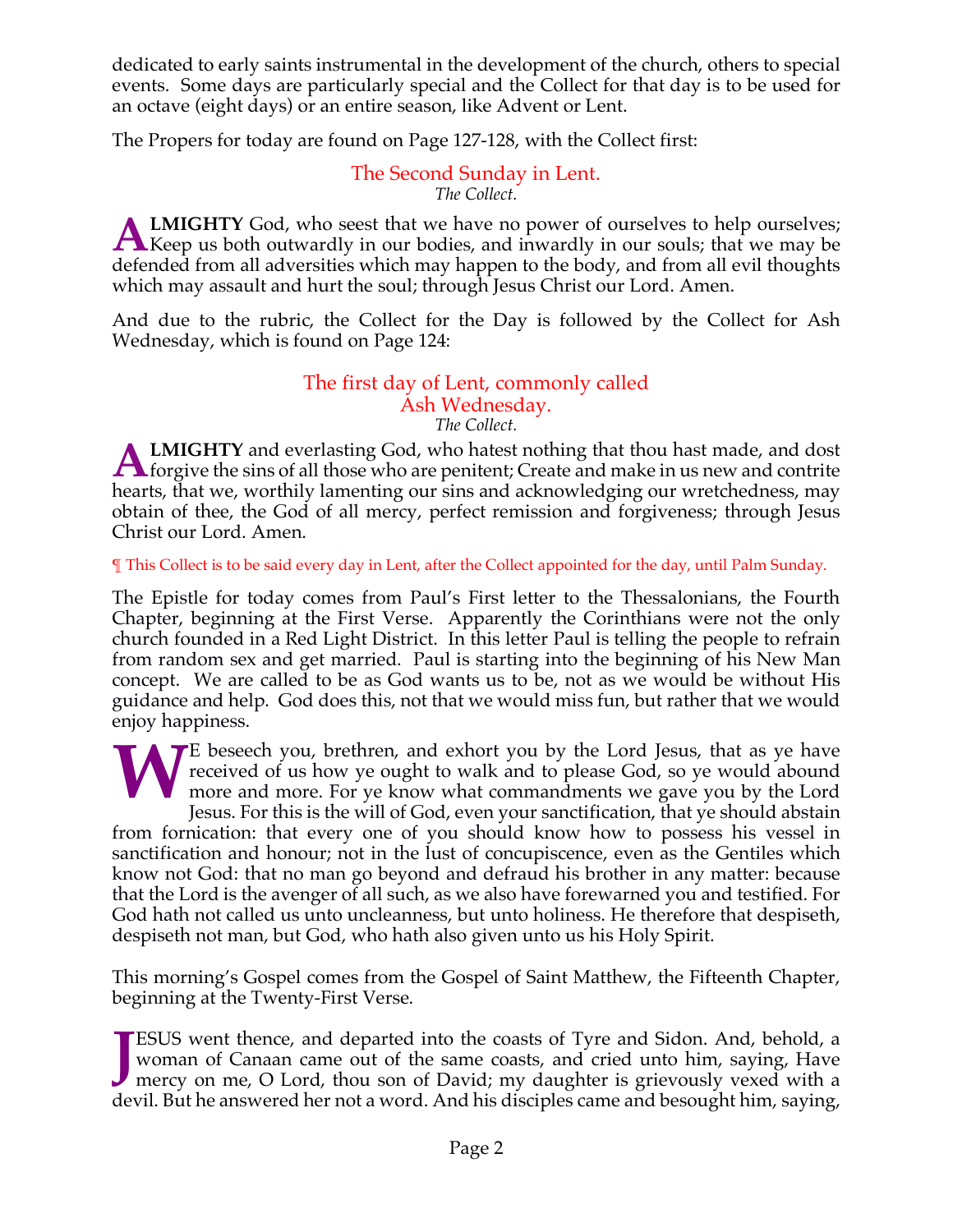Send her away; for she crieth after us. But he answered and said, I am not sent but unto the lost sheep of the house of Israel. Then came she and worshipped him, saying, Lord, help me. But he answered and said, It is not meet to take the children's bread, and to cast it to dogs. And she said, Truth, Lord: yet the dogs eat of the crumbs which fall from their masters' table. Then Jesus answered and said unto her, O woman, great is thy faith: be it unto thee even as thou wilt. And her daughter was made whole from that very hour.

This story surfaces again in the Book of Common Prayer in the Prayer of Humble Access, in the Book of Common Prayer, Page 82:

**WE** do not presume to come to this thy Table, O merciful Lord, trusting in our own righteousness, but in thy manifold and great mercies. We are not worthy so much righteousness, but in thy manifold and great mercies. We are not worthy so much as to gather up the crumbs under thy Table. But thou art the same Lord, whose property is always to have mercy: Grant us therefore, gracious Lord, so to eat the flesh of thy dear Son Jesus Christ, and to drink his blood, that our sinful bodies may be made clean by his body, and our souls washed through his most precious blood, and that we may evermore dwell in him, and he in us. *Amen.*

# *Bishop Ogles' Sermon*

We are oft fortunate to get copies of Bishop Jerry's sermon notes. Today is one of those Sundays. Today's sermon starts off with the collect, and like always,

it will give you a lot to consider in your heart.

### **Sermon Notes**

Second Sunday in Lent - Saint Andrews Church 25 February 2018, Anno Domini (In the Year of our Lord)

> The Second Sunday in Lent. *The Collect.*



**LMIGHTY** God, who seest that we have no power of ourselves

**ALMIGHTY** God, who seest that we have no power of ourselves <br>to help ourselves; Keep us both outwardly in our bodies, and inwardly in our souls; that we may be defended from all adversities which may happen to the body, and from all evil thoughts which may assault and hurt the soul; through Jesus Christ our Lord. *Amen*.

And due to the rubric, the Collect for the Day is followed by the Collect for Ash Wednesday, which is found on Page 124:

> The first day of Lent, commonly called Ash Wednesday.

#### *The Collect.*

**LMIGHTY** and everlasting God, who hatest nothing that thou hast made, and dost **ALMIGHTY** and everlasting God, who hatest nothing that thou hast made, and dost forgive the sins of all those who are penitent; Create and make in us new and contrite that the sins of all those who are penitent; Create an hearts, that we, worthily lamenting our sins and acknowledging our wretchedness, may obtain of thee, the God of all mercy, perfect remission and forgiveness; through Jesus Christ our Lord. Amen.

¶ This Collect is to be said every day in Lent, after the Collect appointed for the day, until Palm Sunday.

One great acknowledgment stands out in today's Collect for the Second Sunday in Lent: Since our father Adam partook of the ill-natured tree in the midst of the Garden, Man must still find himself constantly relying upon that OTHER Tree in the midst of the Garden at Eden which he rejected – the Tree of Life. Because of that rejection, we are full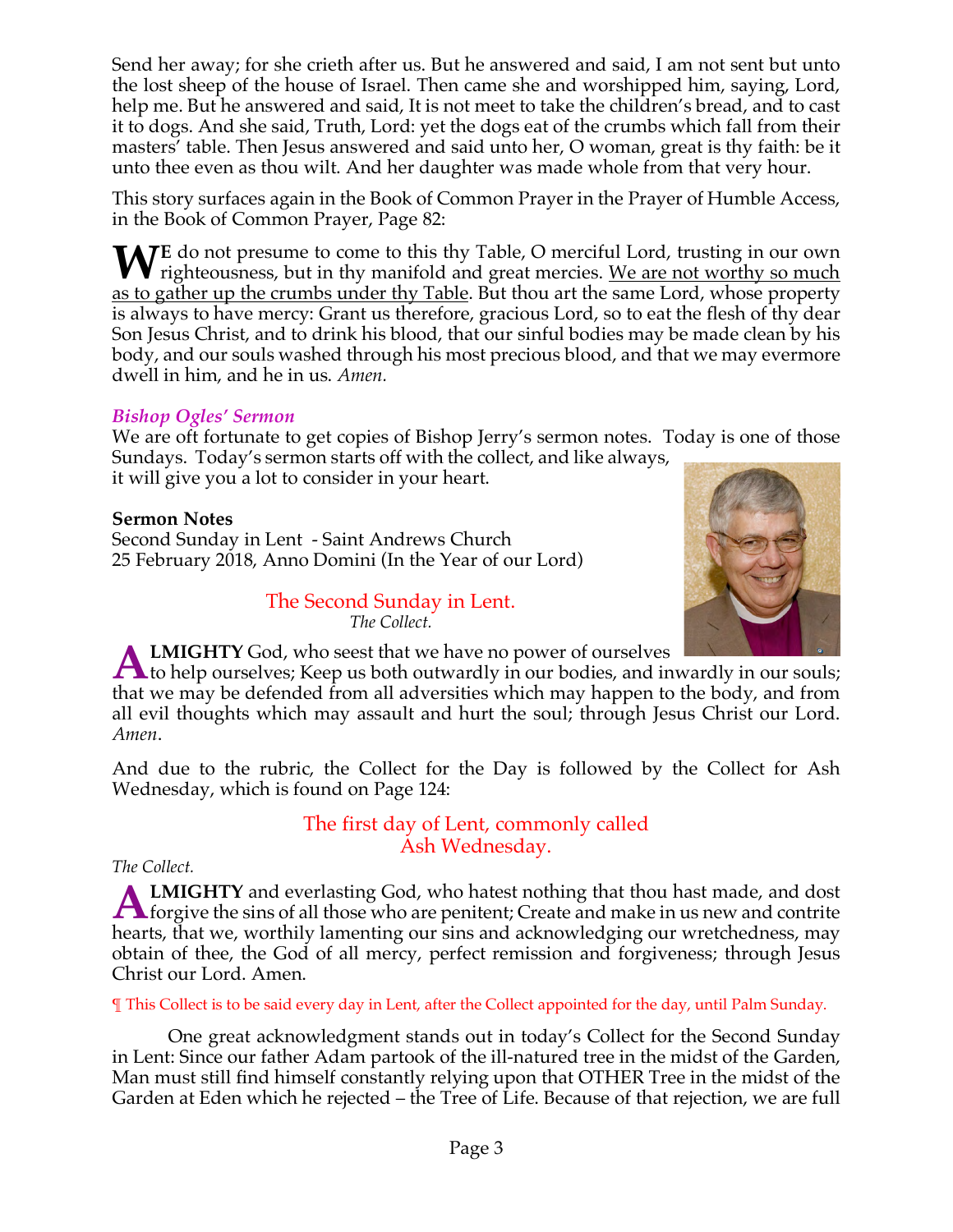of sin and incapable of helping ourselves. We even return to, stop and listen to that unholy voice, and partake of the ill-fated fruit of the Tree of the Knowledge of Good and Evil. It is only the Mercy and Grace offered by the Tree of Life that keeps us from constantly appealing to the serpent of the other tree. This Collect originates in the Gregorian Sacramentary. For a fuller study and brief meditation on the Collects, I recommend The Collects of Thomas Cranmer, by C. Frederick Barbee and Paul F.M. Zahl. (Erdmans, 1999)

ESUS went thence, and departed into the coasts of Tyre and Sidon. And, behold, a woman of Canaan came out of the same coasts, and cried unto him, saying, Have **TESUS** went thence, and departed into the coasts of Tyre and Sidon. And, behold, a woman of Canaan came out of the same coasts, and cried unto him, saying, Have mercy on me, O Lord, thou son of David; my daughter is griev But he answered her not a word. And his disciples came and besought him, saying, Send her away; for she crieth after us. But he answered and said, I am not sent but unto the lost sheep of the house of Israel. Then came she and worshipped him, saying, Lord, help me. But he answered and said, It is not meet to take the children's bread, and to cast it to dogs. And she said, Truth, Lord: yet the dogs eat of the crumbs which fall from their masters' table. Then Jesus answered and said unto her, O woman, great is thy faith: be it unto thee even as thou wilt. And her daughter was made whole from that very hour. (Gospel of St. Matthew 15:21-28)

Departing Israel proper, Jesus travels beyond her borders to Tyre/Sidon and there is confronted by a Canaanite woman whose need is very grievous. She knows more of the Lord's identity than the pretentious priests and rulers of Israel. Because her need is great, so is her striving in seeking out the Lord. Her winning prayer to Christ is short and desperate – "*Lord, help me*!" Fancy words and length of expression are no gage for the efficacy of a prayer. Moreover, a casual search for the benefits of Heaven are not consistent with a strong faith. Jesus tells us, "*Seek and ye shall find; knock and it shall be opened unto you.*" In today's text, we see the reward of the earnest seeker.

Jesus has just been confronted by the scribes and Pharisees (blind leaders of the blind) who have come to Him with a petty complaint involving hand-washing. These men ruled their charges by red-tape and the jot and tittle of the law, and not out of love. There is one cardinal principle is preaching that may be the most neglected, not only by the former Pharisees, but the contemporary ones as well. That principle is clearly elucidated in 1 Peter 5:2*. Feed the flock of God which is among you, taking the oversight thereof, not by constraint, but willingly; not for filthy lucre, but of a ready mind; 3. Neither as being lords over God's heritage, but being ensamples to the flock. 4 And when the chief Shepherd shall appear, ye shall receive a crown of glory that fadeth not away*. (1 Peter 5:2-4) So Jesus, wearied of the harassment from the mean fellows, resorts to the far reaching coastline of Tyre and Sidon (Phoenicia on the Mediterranean) for a time of peace and quiet. There is also a certain woman in His thoughts that needs to see Him and is awaiting His arrival there. This dear soul has no idea that the Son of David will travel to her distant home, but the Son of David knows, and He comes.

The beauty and comfort of God's providential care for us, even while we were yet strangers, knows no limits on time and distance. Perhaps, ere you came to Christ, you, too, were a great distance away among a people of Godless character; yet, Christ was aware of your plight and His Holy Spirit, swift as a Dove, came to you and answered your great need. He knew you LONG before you knew Him – even while you were yet in your mother's womb where He MADE you! Such a wonderful visit of Christ the great Healer and Physician was beyond the realm of possibility in the imagination of the Syro-Phoenician woman. Yet, there was something in her heart that made her believe that God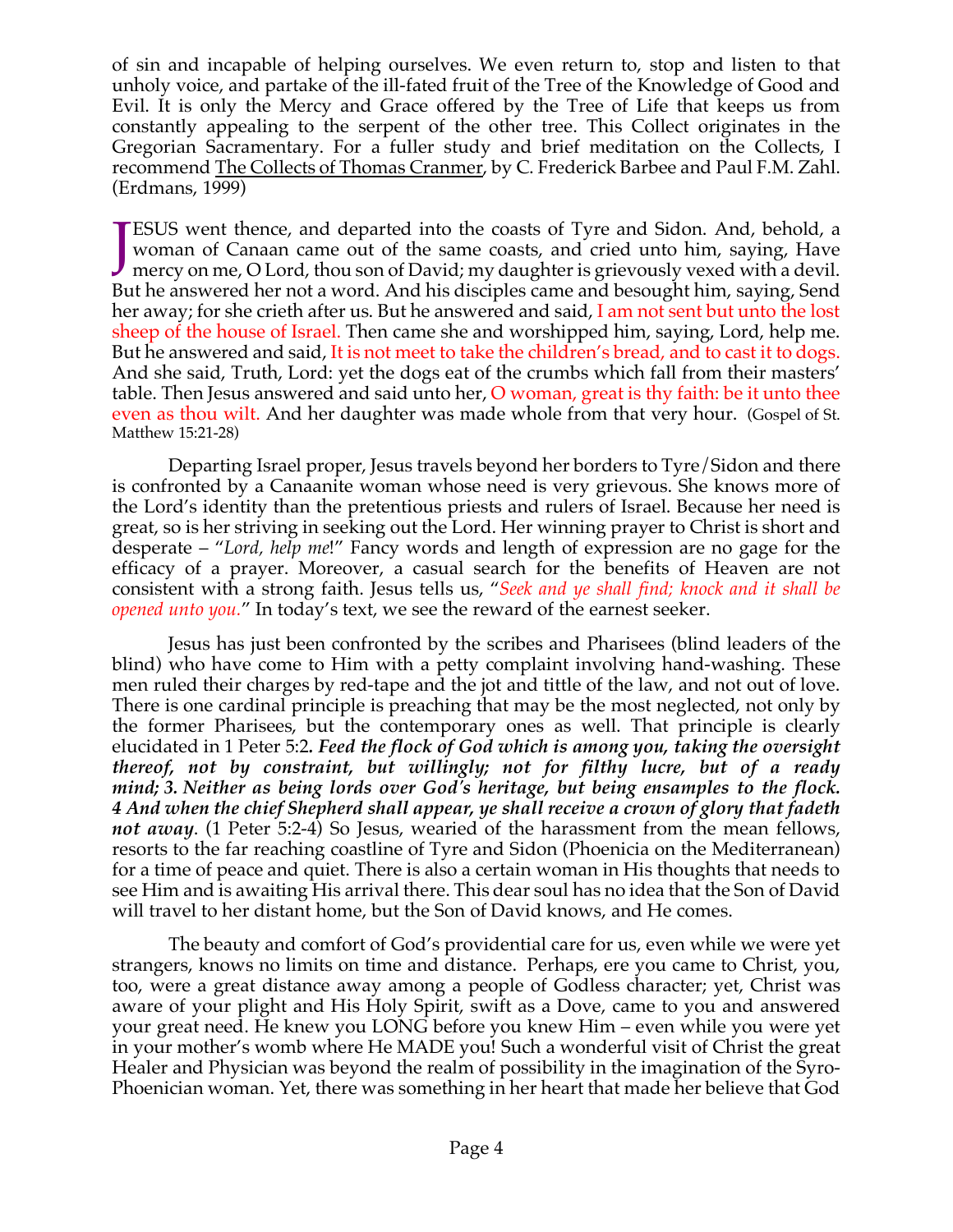would provide. Already, she had more faith as a Gentile than the Jewish rulers had as the lost sheep of Israel. The reassuring thing about faith in God is this: We need not understand the ways and means of God's answering our prayers, but only to know that He certainly WILL! The ear of faith, to, is very keen to hear every whispered detail of the Way of the Lord's Coming whether it be on the road from Galilee, or from Jerusalem. The direction is not so important, but the fact that He will come after all. There is a parallel account of this event in the Gospel of St Mark 7:24-30.

We look in upon Jesus immediately after His confrontation over hand-washing with the Pharisees: *21 Then Jesus went thence, and departed into the coasts of Tyre and Sidon.* Please do not argue that Christ knew not whom He would meet at His destination for I will not believe it. Christ always knew whom He would meet and whom He would heal in every case. He knew a woman of Samaria would come to Jacob's Well at the noonday hour long before the woman experienced her thirst. So He waited there while the disciples went for bread. You may be the most incorrigible and egregious of sinners, judged so by infidel and Christian alike, but Christ may have already established a point in time when He will seek you out in a land far removed from the familiar people of God. This woman may not be an egregious sinner. In fact, I believe that she is a good and faithful mother to the treasure of her bosom, but she has not yet met Christ – and that meeting will make all the difference in her life. Now He is coming. The news is whispered about the villages and among travelers along the dusty roads. His fame has even reached the coasts of Tyre and Sidon, and the woman has heard with bated breath. HOPE is the dominant quality that informs her germinating faith in a Figure see has yet to meet. The Gospel of St Mark tells us that Jesus went into a house to rest near the coasts of Tyre and Sidon, but "*could not be hid*." (7:24) No truer statement can be uttered about Jesus – He cannot be hidden from the searching eye, for all that seek Him shall fid Him. (Luke 11:9 et al) There is a Syro-Phoenican woman that is seeking, and she shall find Him at all costs. This is always the cause that brings us to Christ – NEED! Many need, but fail to satisfy that need in coming to Him.

*22 And, behold, a woman of Canaan came out of the same coasts, and cried unto him, saying, Have mercy on me, O Lord, thou Son of David*. There are three important points to be made in this one statement: 1) The woman did not casually call out for help as if her need, or her expectation, was minor. She CRIED out because her NEED, motivated by a mother's love for a dear little girl, was GREAT! "*my daughter is grievously vexed with a devil" .* 2) She named no great need in her cry – only a request for mercy. If she has mercy from Christ, she has all else of her need. 3) She recognized Jesus as the Messiah. That is the meaning of her expression "O Lord, thou Son of David." She did not call Him 'a' son of David, but the prophesied Son of David. When we go to Christ in prayer, do we fully realize He is? This woman KNEW before ever she met Christ. She knew out of NEED and FAITH. Perhaps feeling herself so much so unworthy as the publican who came with the Pharisee to the Temple that day and would not approach so near, she called from a distance unto Christ. Actually, our first call to Christ is always from a distance, for we call out of our bondage and need. It is just as the hymnist, William Sleeper, has written in the hymn:

> *Out of my bondage, sorrow, and night, Jesus, I come, Jesus, I come; Into Thy freedom, gladness, and light, Jesus, I come to Thee;*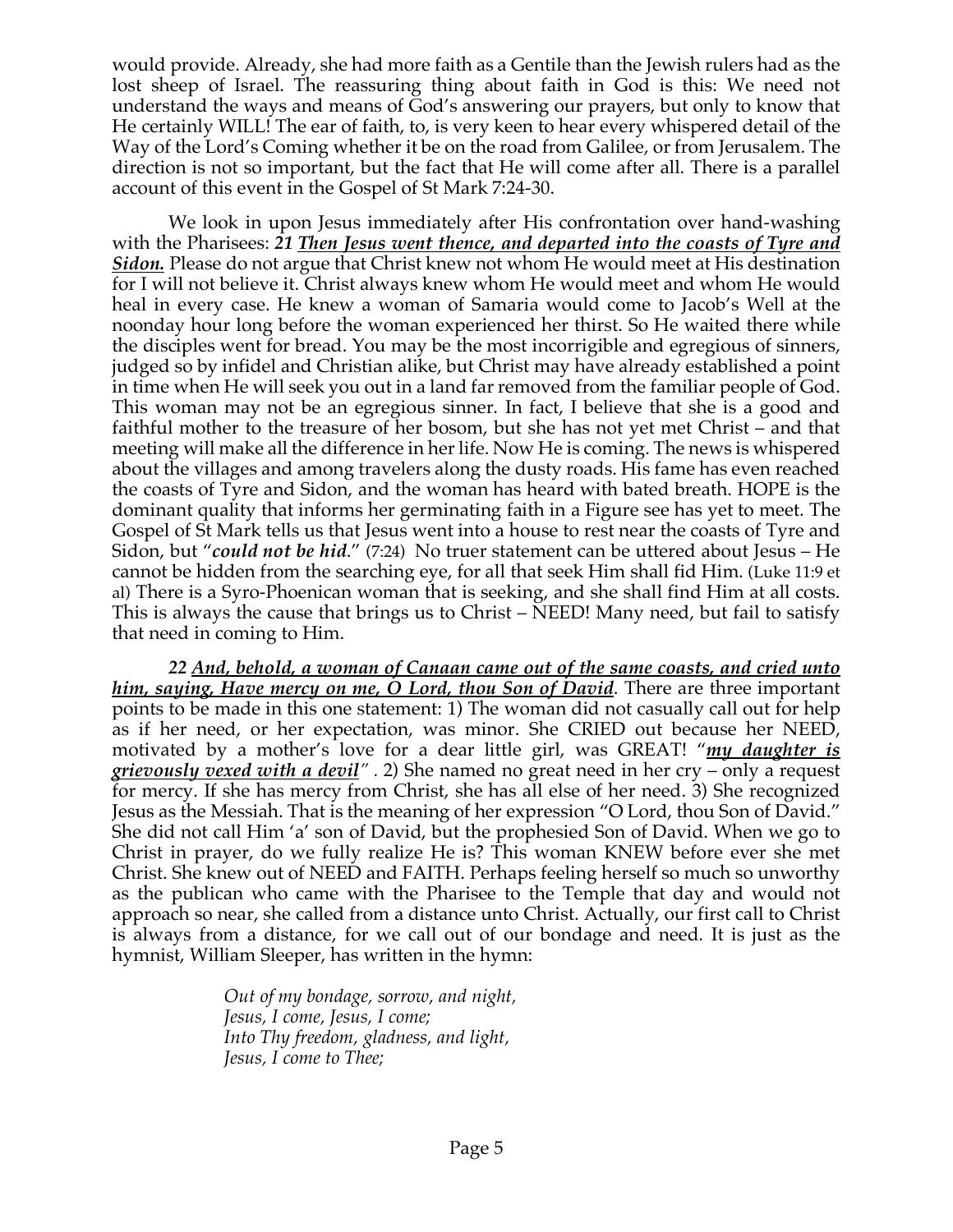*Out of my sickness, into Thy health, Out of my want and into Thy wealth, Out of my sin and into Thyself, Jesus, I come to Thee.*

*23 But he answered her not a word.* Was Jesus being unkind to this precious mother? Of course he was not! Jesus showed nothing but the deepest compassion for others in need. Jesus does not answer for two reasons: 1) He desires to allow the woman's faith to increase, by and by, through her persistence. If we pray ceaselessly and, yet, have not gotten an answer, do we cease to call upon the Lord? God would have us pray with persistence. As we pray continually, our eyes are opened more and more to the Mind of God – our prayers thereby become more and more in accord with His own Will to grant. Do you recall in our previous studies how those who are closest to Christ often prevent those who need Him most from coming? *And his disciples came and besought him, saying, Send her away; for she crieth after us.* Do we value our comfort and leisure so highly that we forbid others who have a great need from coming to the source of that comfort we have? Are we too cozy in our little buildings of stone walls and high spires? The salt that is not often shaken will harden so that it cannot be dispensed from the shaker.

*24 But he answered and said, I am not sent but unto the lost sheep of the house of Israel.* Every Word of Christ is with power yet this is one of those 'BUTS' which deserve heeding. This woman is from the Canaanite race of Gentiles that the Jews despise. Christ is drawing out of a deep well, the refreshing waters of faith this woman has. He does it not only for her own benefit, but for the benefit of his Jewish disciples to learn of compassion. He is saying to the poor mother, "Look, I know you have a need, but I am not sent to any other than the lost sheep of Israel. If you become a child of the Promised Seed, you, too, shall be in the fold of Israel." The statement of Jesus is looked upon with particular interest by His disciples. Jesus is slowly drawing the woman closer to Himself, and to His Love-Brimmed Heart. *25 Then came she and worshipped him, saying, Lord, help me.* Yes, we see that the Love of Jesus does draw her nearer, don't we? She finally is not afraid to worship the Savior of her soul. She asked for the deepest desire of her heart, and that desire derives from a love that is inexpressible for her daughter.

Please note thoughtfully the kind and loving response of Jesus to the woman: *26 But he answered and said, It is not meet to take the children's bread, and to cast it to dogs.* At first glimpse, this may sound a bit harsh to such a loving mother, but it is laden with love. The word Jesus uses here to describe her relationship to the children of God (Israel) is not the term for the cursed and hated dog of the ghettos, but the Greek word, **κυνάριον,** pronounced '**koo-nar'-ee-on'**, meaning 'puppy' or 'pet-dog.' The puppy dog is a pet and is fed by the children by secretly dropping crumbs of food down to them. Perhaps we, as children of God, fail too often to drop these crumbs of the Bread of Life down to those who are starving for love and nourishment. Jesus, from eternity past, has loved this woman and her little daughter; but He needs to show her the manner in which she must come to Him. *27 And she said, Truth, Lord: yet the dogs eat of the crumbs which fall from their masters' table.* These words were evoked by Christ for the benefit of those standing nearby. He already knew these words were written in the red blood of love on the woman's heart for her daughter. Had she not needed a healing for her daughter, she may never have sought Christ out.

*28 Then Jesus answered and said unto her, O woman, great is thy faith: be it unto thee even as thou wilt*. What has Jesus told the woman? He has told her (in other words):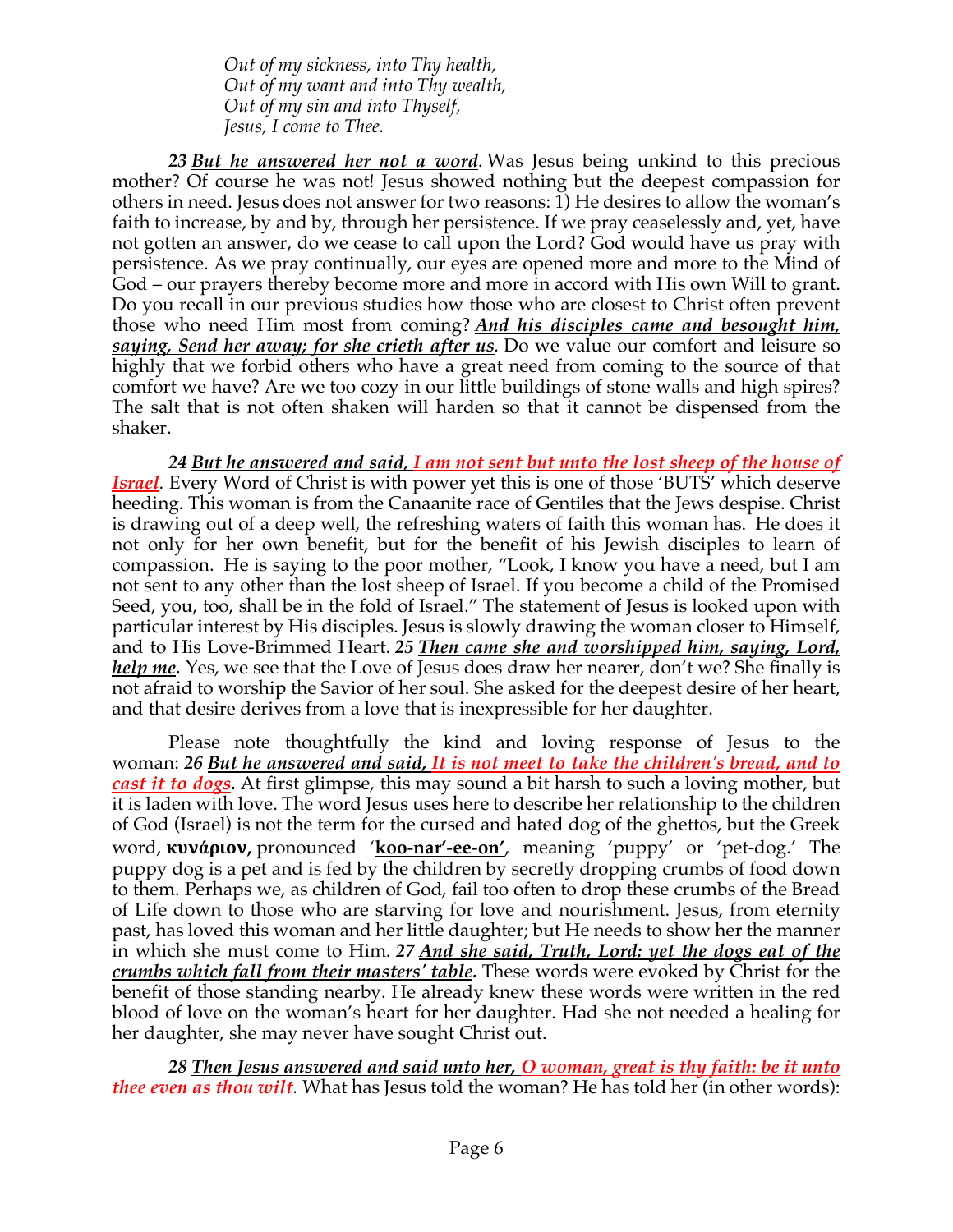"Woman, you have known who I am. You have come seeking me out of a faith born of love. You have persisted in your prayers, so much so, that YOUR will is precisely the Will of God. It is by THAT latter Will that your faith has healed your daughter. *And her daughter was made whole from that very hour*. God is Light, and His Finger travels with Light Speed. There was no lingering spirit-possession of the daughter – not at all. She was healed that very hour (moment).

So what valuable lessons have we learned from this most blessed mother of ancient Phoenicia?

- 1. Love will call us into a higher place even to a seeking after God.
- 2. We must seek the Lord diligently even in places that are perceived unlikely such as the coasts of Tyre and Sidon.
- 3. We must call out in earnest to Christ not holding back.
- 4. We must clearly state our need in prayer.
- 5. We must be persistent in prayer even if we only hear silence at first from the Throne of God.
- 6. We must not only petition, but listen for the Will of God to be
- 7. We must worship God even while we are pleading our cause as did the distraught mother.
- 8. We must give evidence of our Faith to both God and man.

Have we exercised this example in prayer? Put it to the test. God is faithful always to answer if our wills are consistent with His Own.

#### *Sermon – Reverend Jack Arnold - Time and Action Church of the Faithful Centurion Descanso, California*

Today's sermon brought the Collect, Epistle and Gospel together and is partly contained in the forewords above.



Consider these words from the Collect:

… we have no power of ourselves to help ourselves; Keep us both outwardly in our bodies, and inwardly in our souls; that we may be defended from all adversities which may happen to the body, and from all evil thoughts which may assault and hurt the soul …

In the Collect, we acknowledge to God that we cannot direct our own lives; if we listen to our own selves we are without

guidance. Consider the airplane flying, it orders its movements according to Polaris, the Pole Star of True North. If a pilot flies guided by his "inner self" he soon knows only where he is: at the controls, and little else. Like the pilot who needs to know where the True North is so he can orient himself, we need God's guidance to move towards our goal of eternal life with Him. I have been working towards my Private Pilots License for the past few months. In flying my aircraft, I have to maintain altitude, heading and airspeed all at the same time. I look outside and re-checked my instruments against what I am seeing to ensure that I am remaining on course. Looking back on these experiences, I thought about how these principles could be applied to being a Christian. The Holy Scriptures are our instruments and we re-check our progress in the world by the instruments of His Word to make sure we are on the right heading and not stagnating in our progress as pilgrims. God is also our infallible co-pilot, always making sure that we stay on course. If we are good pilots of our future, then we shall listen to God and His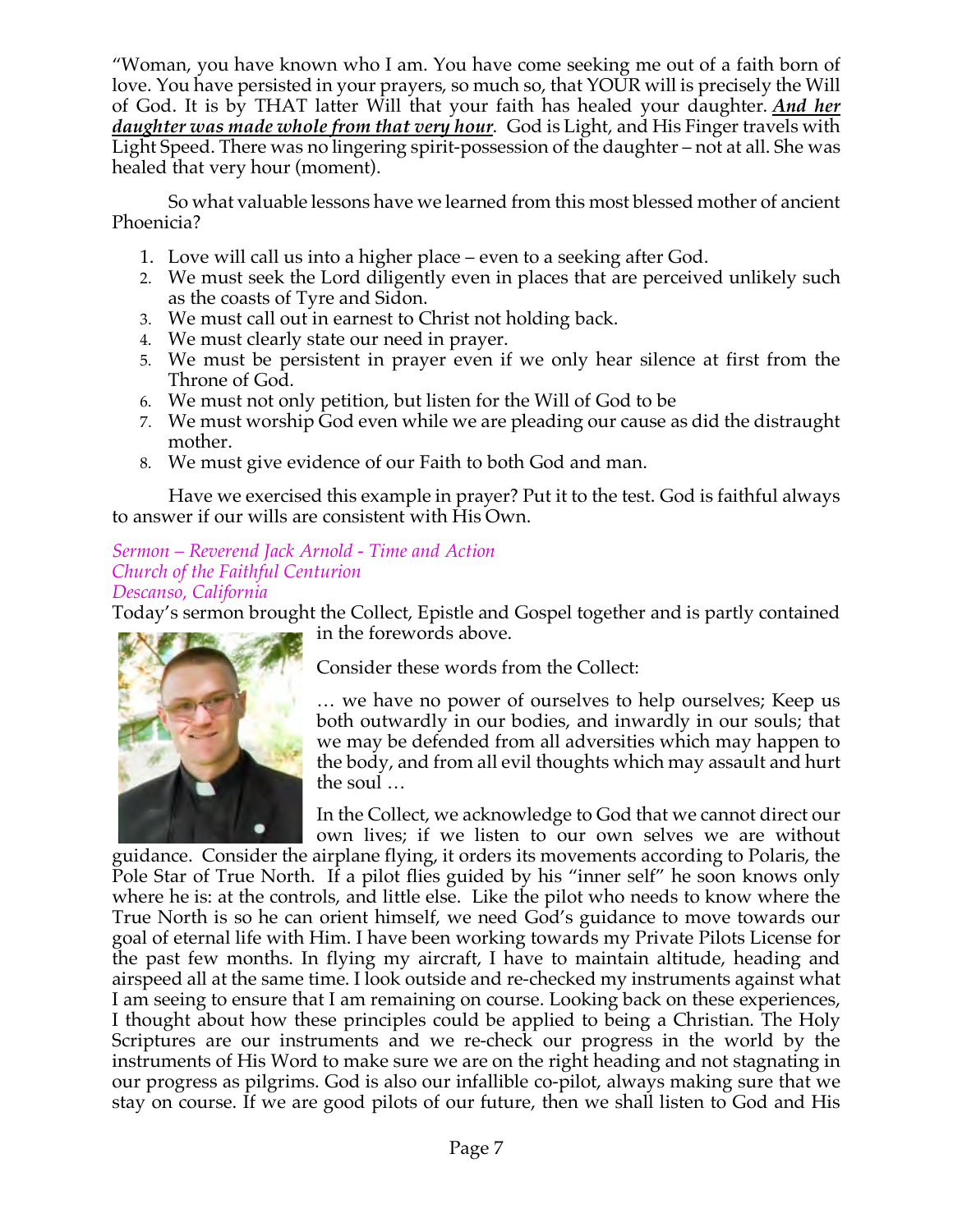Holy Word so that we might be on course.

We, of course, need to rely on God and His Word to keep on course, as noted in the collect, we have no power of ourselves to help ourselves. If we had a power to help ourselves from within us, then Jesus would not have needed to come die for us, we could have just used this magical power to help ourselves. But the reality is, we do not have any such power and as such, are dependent on God to help us keep on course. We are dependent on His Guidance to steer us through life. We are also dependent on Him to as the collect says, keep us outwardly in our bodies and inwardly in our souls. When we fail to listen to that guidance, our problems occur.

It should also be noted our life here will be a lot more pleasant if we stay on course. There may be temptations of a shortcut thrown in our path, but that shortcut will in the long run not be a shortcut at all. It will be a long cut. So, we must do our best to let God into our hearts and help us to tune out these temptations. Lent is one of the best times of the Christian year to help us to renew this focus. A while back, I read something which said at the end of our lives, the words will be "Thy will be done." The question is will it be us saying it or God? We need to listen to God and do His Will. His guidance will bring us on a path to success in our lives, if we listen to His guidance. We have to initiate the contact/relationship with Him. He does not do it on His own. He waits for an opening into our hearts. He will not force His way in. He waits until He we are ready to receive Him willingly.

We have to let Him into our hearts in order to let Him guide us. If we do not do this, then how can we expect to have Him guide us, if we are not open and ready to receive Him and His Guidance? We have to be willing and ready in order to receive His Guidance, then we have to act upon the information His Guidance gives us.

Thus, when Paul tell us to keep our bodies under control of our minds and our minds to be guided by God only, He helps move us on course. This ties in very well with the collects request for God to keep is outwardly in our bodies and inwardly in our souls. It links the theme of both spiritual and physical moderation extremely well. We are to be true and honest in all our dealings, both physical and fiscal and to live our faith. His Epistle ties in well with the theme of the collect to keep us both outwardly in our bodies and inwardly in our souls. This is keeping us within the faith of Christ, by the help of the Holy Spirit, may we remain in faith of Him in our hearts, souls and minds. It means we need the help of the Holy Spirit to stay on track on this life, so we may stay the course and fight the good fight and make it to see our beloved Lord in heaven. Living the faith requires us to restrain our bodies and our minds from doing foolish/evil actions which hinder our walk towards heaven. This is a very difficult task and one we will slip up from time to time on, but as long as we repent and return back to the course God has set, all will be well.

Being honest with others and especially ourselves is one of the most important things we can do. If we are not honest with ourselves to start, how can we be honest with others? For only by living our faith can we demonstrate that we in fact have faith. For professed faith with no actions when you are able to act is not real. You must actualize what you claim to believe. One must convert their stated beliefs into their actions, in order for their belief/faith to have any reasonable meaning. Without action, the faith that one believes is not truly real. If you claim to believe one way and act another, you are by definition a hypocrite. We are called to be as God wants us to be, not as we would be without His guidance and help. God does this, not that we would miss fun, but rather that we would enjoy true happiness.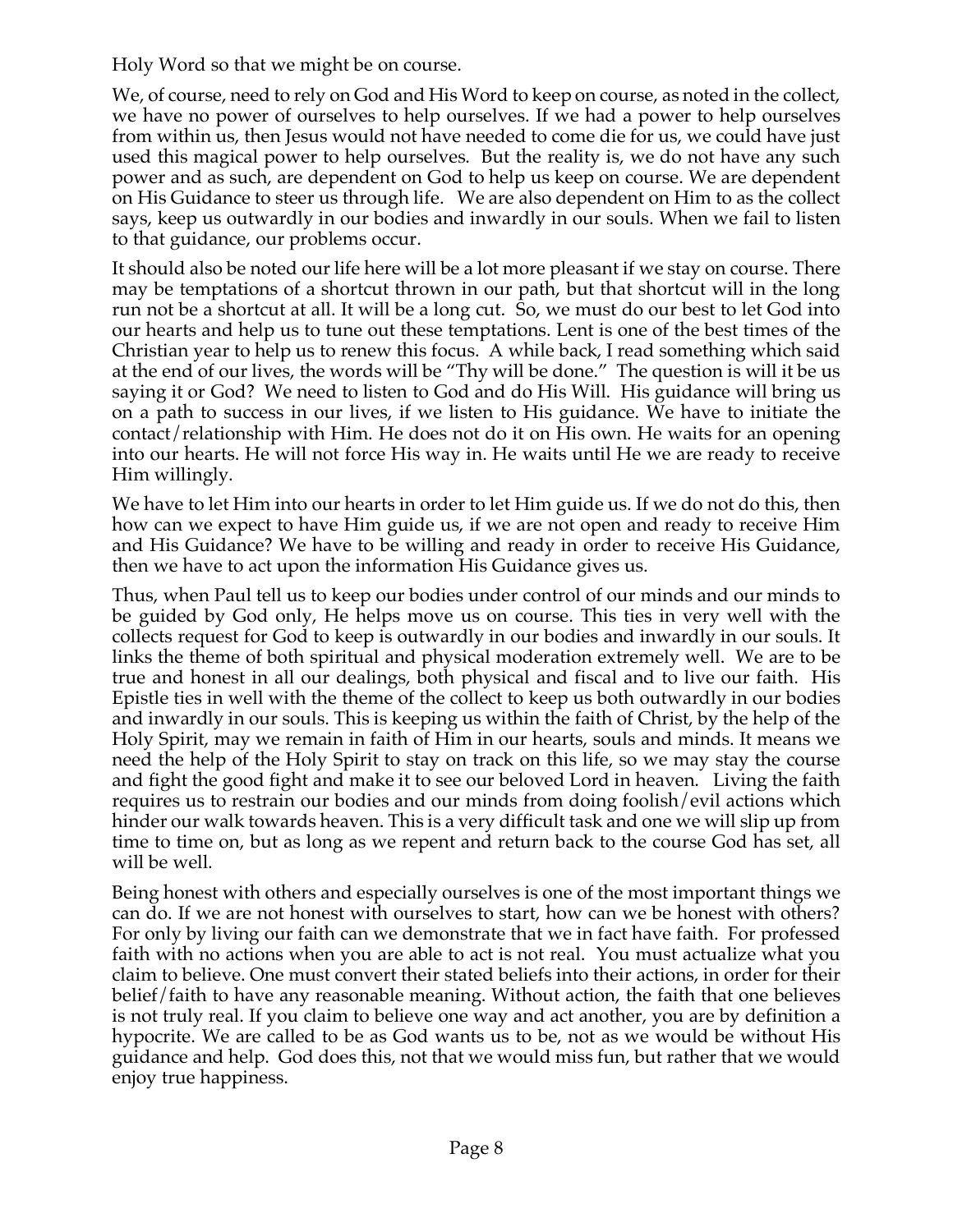Keeping evil thoughts under control can be a difficult task, but we do not have to face it alone, we have the Holy Ghost in our lives and other Christians and friends that support us and guide us, that can help us battle evil thoughts. We have to remain in control of our good sides. We are in a sense like the character Gollum from Lord of the Rings, who had a good personality and a bad one. Unfortunately for him, he let the evil side possess him and it won out. Unlike him, we need to make sure our good side is winning.

We need to be willing to talk to our good friends within the Church about our problems and evil thoughts and listen to their advice, and more importantly to the Holy Ghost's advice to combat these evil thoughts and drive away the temptations of the devil. As we have discussed before, Christianity is not a hermitic religion, but a social one. Christianity did not flourish because its followers were hermits, it flourished because its followers evangelized the religion throughout the known world. It requires believers to support each other to help spread the Word and also to help fellow believers stay within the guidelines that God has set for us. To do that we must turn to God and the Holy Ghost and Christ for help. All of them will help us win our battles, but we first have to listen to what They say. We must truly be guided by the faith in our Lord.

Matthew gives us a fine example of faith that demonstrates how we must be guided by faith in our Lord. The woman who cries unto Jesus is a Gentile, just like us. Just like us she longs for His Mercy. In her case, she asks only for the mercy rejected by others, the crumbs of the Master's Table<sup>1</sup>. This is the essence of our faith, we are not worthy to dine at His Table, no more than dogs are meet to dine at our table. Yet, what is left over is more than enough for us. And we are content with that, knowing what miserable creatures we are. And, even more important, even knowing what miserable creatures we are, Jesus offers to share His Table with us. He is not content for us to grovel for His crumbs. If He offers His love for us, should we not love Him back, by acting upon our faith? If we do not act for Him, then we do not truly believe in Him. If you truly believe, you are compelled to act upon the faith you have. Action is the key principle, the cornerstone of the faith of Christians. Christ set this example for us by doing, that is action. This is seen throughout Scripture, but nowhere is it as clear as His Action of sacrificing Himself for our sins on the Cross. This is the prime example of action not just diction. Action is far more important than diction only. Diction is nice, but it needs to be paired with Action in order for it to have any sort of meaning.

It is also important to understand if one loves God, He still has the exact same amount of love available for any other person or group. His love is infinite, even if it wasn't, love multiplies in use!

Recognize how poorly you do with your own guidance, accept His Guidance, stay on course and accept the fruits of that action.

There is but one way to heaven.

That easy to find, easy to follow, easy to hike path does not lead to the summit where eternal life in the real world awaits. Open your heart to the Holy Ghost, use His Power to follow our Lord to God who awaits in heaven.

The time is now, not tomorrow. The time has come, indeed. How will you ACT?

It is by our actions we are known.

# **Be of God - Live of God - Act of God**

<sup>&</sup>lt;sup>1</sup> Sound familiar? Check out the Prayer of Humble Access, Holy Communion, BCP Page 82.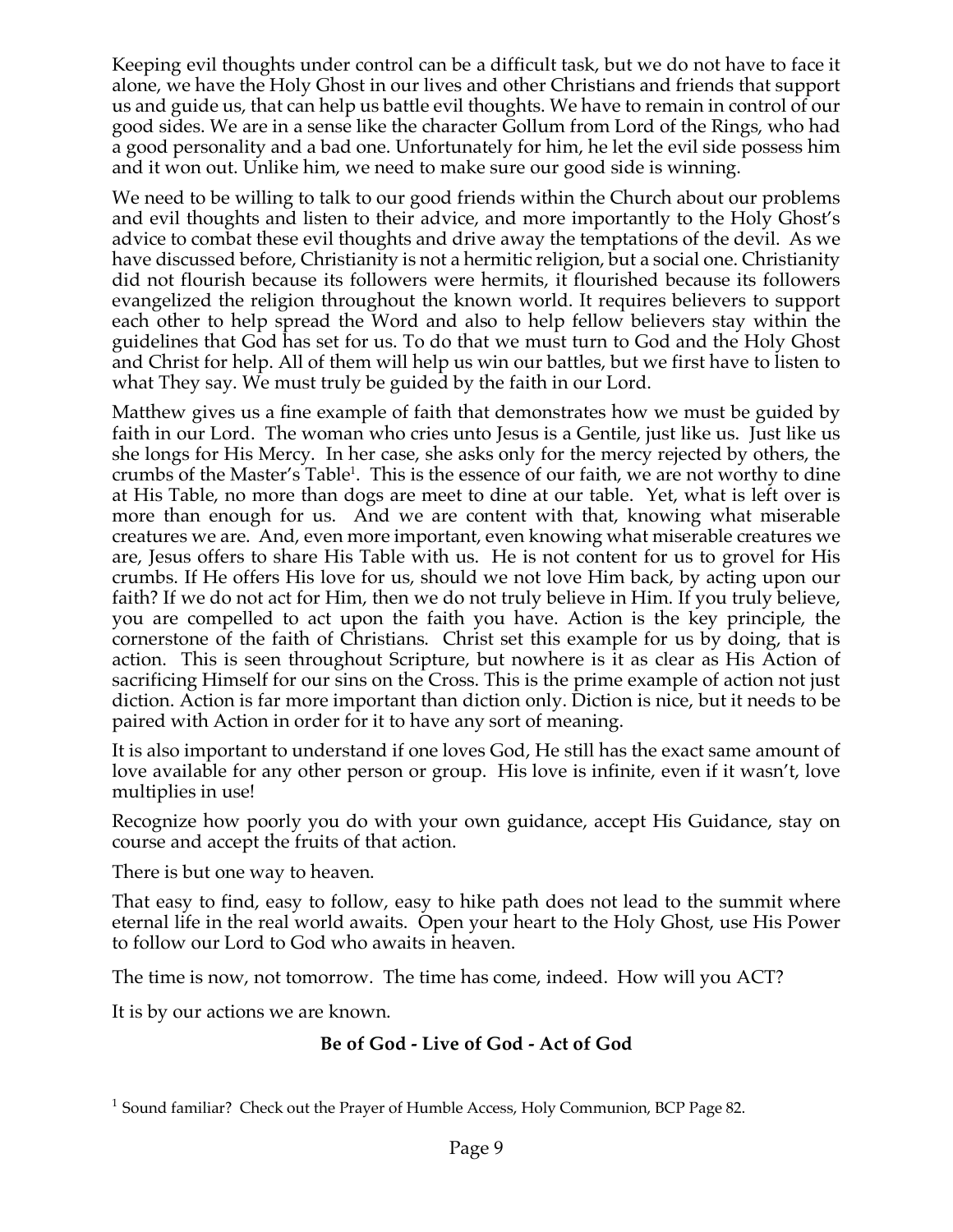## *Roy Morales-Kuhn, Bishop and Pastor - St. Paul's Anglican Church – Anglican Orthodox Church*

Bishop Roy is pastor of the biggest AOC parish West of the Mississippi and is in charge of the Diocese of the Epiphany, as well as South America.

Second Sunday in Lent *Understanding Forgiveness* 25 February 2018, Anno Domini Psalm 32 • 1 Kings 8:37-43 • Colossians 3:12-17

> The Second Sunday in Lent. *The Collect.*

**LMIGHTY** God, who seest that we have no power of **ALMIGHTY** God, who seest that we have no power of ourselves to help ourselves; Keep us both outwardly in our



bodies, and inwardly in our souls; that we may be defended from all adversities which may happen to the body, and from all evil thoughts which may assault and hurt the soul; through Jesus Christ our Lord. *Amen*.

And due to the rubric, the Collect for the Day is followed by the Collect for Ash Wednesday, which is found on Page 124:

#### The first day of Lent, commonly called Ash Wednesday. *The Collect.*

**LMIGHTY** and everlasting God, who hatest nothing that thou hast made, and dost **ALMIGHTY** and everlasting God, who hatest nothing that thou hast made, and dost forgive the sins of all those who are penitent; Create and make in us new and contrite that the sins of all those who are penitent; Create an hearts, that we, worthily lamenting our sins and acknowledging our wretchedness, may obtain of thee, the God of all mercy, perfect remission and forgiveness; through Jesus Christ our Lord. Amen.

¶ This Collect is to be said every day in Lent, after the Collect appointed for the day, until Palm Sunday.

In this brief passage from St. Paul's letter to the church at Colosse, we are instructed about the way of peace. Now mind you, this is not the peace that the world gives, this is the "Peace that passes understanding".

Notice how Paul asks the Colossians {and us} to "put on" the layers of mercies, kindness, humbleness of mind, meekness, and long-suffering, forbearing one another, forgiving one another...". This is akin to putting on clothing or a sweater or jacket, something to be done by believers to and for other believers. This requires action by those being instructed. Something that they must do in order to promote peace and fellowship amongst believers.

Notice this behavior/action is focused on fellow believers not unbelievers. In our "feel good" society today, this is a very negative message. You are excluding everyone, you are just focusing on a select {elect of God) few. How hateful, that just isn't "fair". As a fellow pastor in the AOC likes to point out; '....find FAIR [as defined by modern Americans] anywhere in the Bible...". Fair describes how one looks or appears to others ie. Good looking or nice to look at, not equal or supposed equal in treatment. Why? Because the American concept of fair does not exist in the Bible. It is a modern construct based on an ancient idea of man being equal with God. Not so beloved, we are the creatures, CREATED by our Creator. Mankind from the beginning has been trying to strike a bargain with God the Creator, to share equally in the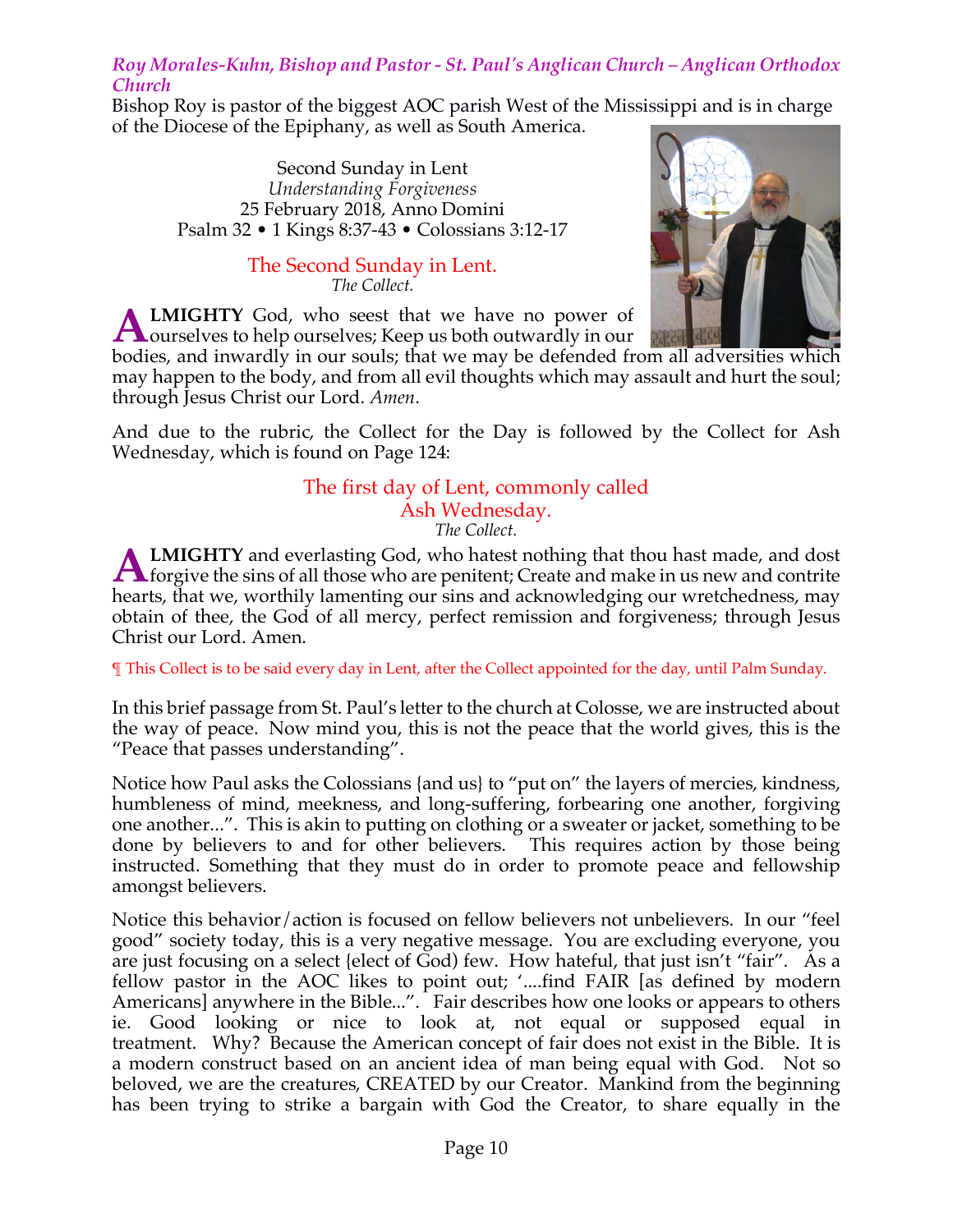management of our day to day lives. This behavior came about as a direct result of disobedience, when Adam ate of the fruit of the Tree of Knowledge. Yes, his wife Eve gave him the fruit, but he knew that God had told them both to not eat of that tree. So he willingly disobeyed God and the results were the Fall. This began the age old struggle between man and God as to who was in charge.

So as to what is "fair or not", this is not in our preview to ask. We being created cannot ask our Creator why did you do this? The very act is disobedience.

Now, back to the lesson of forgiveness and the peace that follows.

As we continue to read the rest of the select passage from St. Paul's letter to the Colossians, we see the results of forgiveness and all the ancillary acts of mercy and kindness.

Do you ever wonder why we get so tied up in knots about revenge and pay back, with the accompanying levels of anger, pain, and confusion ? We tend to repeat bad behavior, even when we know that it will result in suffering and chaos for the local church.

To do otherwise is a sign of spiritual growth. If we think about the future, asking ourselves the question; "will it matter 1 year from now, 5 years from now, a century from now?". Most generally we can answer no, it won't matter. So why do we do it? Because we are sin filled.

This goes back to Paul's original teaching. "Put on therefore, as the elect of God, holy and beloved, bowels [deepest thoughts and actions] of mercies, kindness, humbleness of mind, meekness, long-suffering...etc." Why? "...even as Christ forgave you, so also do ye..".

Because to do so is Christ-like behavior. It is what Christ Jesus wants us to do to and for the family of God.

1. Put on charity {love} which is above all these things, in the same sense that God commended His love towards us in that He sent His Son to be a sacrifice for our sins. This love is the bond of perfectness.

2. Let the peace of God rule in your hearts, because we are in this journey together, we are called together as one body, and we are to be thankful.

3. Let the word of Christ dwell in you richly in all wisdom, teaching, and admonishing one another in psalms and hymns and spiritual songs, singing with grace in your hearts to the Lord. Here we see that Paul is telling us how important singing is to our corporate worship as well as individual worship. Psalms, which are poems that were set to music originally, by David and other psalmist. Combining them with hymns and spiritual songs being sung with grace in your hearts to the Lord. I do not think that Paul was ever referencing what passes off today as spiritual songs or hymn-ditties, no he was writing of songs and hymns that carried a message or were based on Bible concepts or the very Word itself. Vapid feel-good songs do not edify, they are like "ear-candy", sweet empty calorie sugar bombs that don't do anything to help one in their spiritual journey.

Finally, in conclusion, let us look at the last verse in our New Testament reading. "And whatsoever ye do in word or deed, do all in the name of the Lord Jesus, giving thanks to God and the Father by him."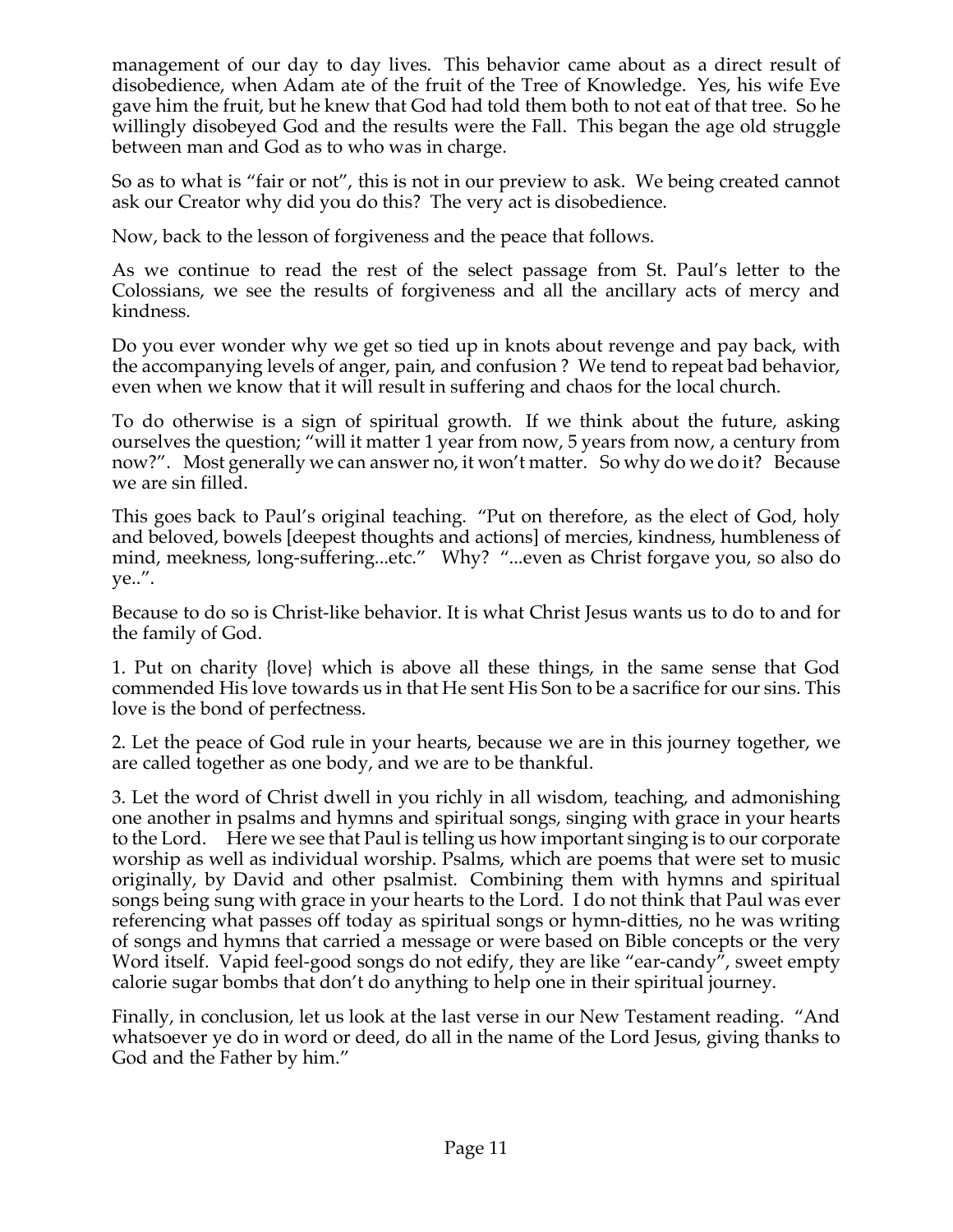This very instruction ties up the whole package. We are to do anything and everything in word or deed, doing it in the name of the Lord Jesus. And in doing this we are to give thanks to God and the Father by doing this in Jesus name. Think about it. It is one of the purest forms of worship we can participate in, we are helping each other in the family of God and by doing so are worshiping the very Creator of that family. Praise God from whom all blessings flow. *Amen* and *amen*.

Let us pray:

**GOD**, merciful Father, who despisest not the sighing of a contrite heart, nor the desire of such as are sorrowful; Mercifully assist our prayers which we make before thee in all our troubles and adversities, whensoever they oppress us; and graciously hear us, that those evils which the craft and subtilty of the devil or man worketh against us, may, by thy good providence, be brought to nought; that we thy servants, being hurt by no persecutions, may evermore give thanks unto thee in thy holy Church; through Jesus Christ our Lord. *Amen*. **O**

**E** humbly beseech thee, O Father, mercifully to look upon our infirmities; and, for WE humbly beseech thee, O Father, mercifully to look upon our infirmities; and, for the glory of thy Name, turn from us all those evils that we most justly have deserved; and grant, that in all our troubles we may put our whole trust and confidence in thy mercy, and evermore serve thee in holiness and pureness of living, to thy honour and glory; through our only Mediator and Advocate, Jesus Christ our Lord. *Amen*.

**HE** Lord bless us, and keep us. The Lord make his face to shine upon us, and be THE Lord bless us, and keep us. The Lord make his face to shine upon us, and be gracious unto us. The Lord lift up his countenance upon us, and give us peace, both now and evermore. *Amen*.



# *Rev Bryan Dabney of Saint John's Sunday Sermon*

We are fortunate to have Bryan's Sunday Sermon. If you want people to come to The Truth, you have to speak the truth, espouse the truth and live

the truth. This is really a good piece and I commend it to your careful reading.

# **Second Sunday in Lent**

In today's gospel ,our Lord was approached by a Syrophenician woman whose daughter was possessed of an evil spirit. Her faith in him was such that even when told by our Lord that he was come to the lost sheep of the house of Israel and It is not meet to take the children's bread, and cast it to the dogs, she persisted with the comment: Truth, Lord: yet the dogs eat of the



crumbs which fall from their masters' table. Our Lord's response was clear: O woman, great is thy faith: be it unto thee even as thou wilt. And the apostle then noted, And her daughter was made whole from that very hour.

In an earlier chapter of today's gospel (9:20-22), our Lord healed a woman who had an issue of blood. He recognized her faith when he said unto her, Daughter, be of good comfort; thy faith hath made thee whole (v.22). The woman truly believed that by merely grasping his clothing she would be healed of her infirmity, and she was.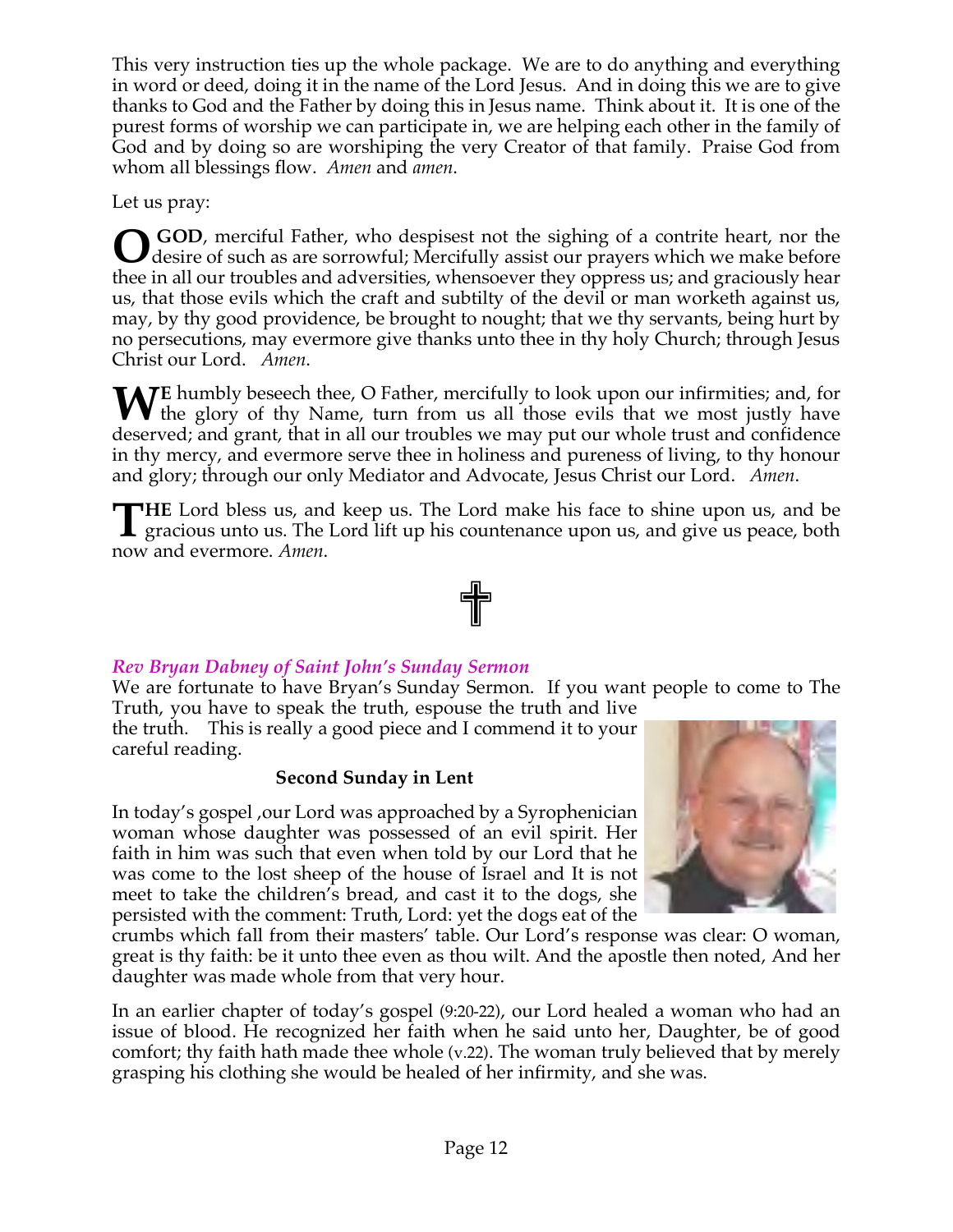Another example of our Lord's healing power was when he heard a group of ten lepers calling out to him for mercy (Luke 17:11-19). He did not touch them and said nothing more than to Go shew yourselves unto the priests (v.14a). Of the ten, only one returned to give thanks and he was a Samaritan. To this man he said, Arise and go thy way: thy faith hath made thee whole (v.19). These events in our Lord's earthly ministry continue to provide a message of hope for all true believers as they set forth the power of God to do good to all who hold a true and abiding faith in Jesus Christ.

Throughout the history of mankind, the devil and his servants have worked indefatigably against those who held a godly faith. Lucifer has sought to keep as many as he can from reaching out to God through Christ. How many others who were standing nearby that hemorrhaging woman, or the Syrophenician woman, or the ten lepers, could have been healed but were not because they had not faith enough to reach out for him?

And such remains true today. There are actually persons who claim to be Christians all the while possessing no real faith in Jesus Christ as God's only begotten Son. They may look upon him as a good teacher, or they may refer to him as "a son of God," but not the only begotten Son of the Father. It seems so strange that such persons would even seek membership within a church. They refuse to accept the truth about Jesus of Nazareth as being the Christ, the Saviour, the King of kings and Lord of lords. They cannot envision him as such because they have been blinded by the affairs of this world, the carnal desires of the flesh, and most assuredly by the crafts and assaults of the devil. Satan has taken the word out of their hearts leaving them with naught but an empty space wherein he has dumped a horrendous amount of skepticism and doubt concerning the things of God. But there was no skepticism or doubt on the part of those aforementioned persons. The woman with the issue of blood had reached the end of the line with the medical practices of her day, and it was only through the power of the Holy Ghost that she at last came to touch the garment of Christ and be healed. Our Lord knew the moment she touched his clothing for he asked Who touched me? of his disciples. They were puzzled by his question because of the crowd. The woman's faith in the person of our Lord was enough to heal her of her malady. She came forward and confessed all before him and he comforted her and sent her away in peace (St. Luke 8:43-48). And so it was for the Samaritan leper. His faith in our Lord had made him whole as well. And the Syrophenician woman who turned to him was also touched of the Spirit to come and seek our Lord's mercy for her daughter.

God's word has made it plain what he desires of us: that we too would come forward and confess our sins to him in the name of Jesus Christ, and be healed so that we can go on with our lives, freed from their ill effects. You see sin— just like the disease which caused that poor woman to suffer for twelve years— makes us ill spiritually and may even affect us physically. We know that when we are physically ill we ought to seek some sort of prompt relief. We will try all the conventional remedies available to us; but if they do not work, then we may even have to call on a physician for more advanced treatments. With sin sickness, we need to go to the throne of God's grace. Frederick W. Faber once penned these lines in a hymn (#304, 1940 Hymnal):

*There is no place where earth's sorrows, are more felt than up in heav'n; there is no place where earth's failings have such kindly judgment giv'n. There is plentiful redemption in the blood that has been shed; there is joy for all the members in the sorrows of the Head.*

God loves his own and is ready to forgive and forget our sins and trespasses if we would but confess them in the name of our Lord and Saviour. And we ought to lay before him our petitions and trust in him to answer them as he sees fit. God knows what we truly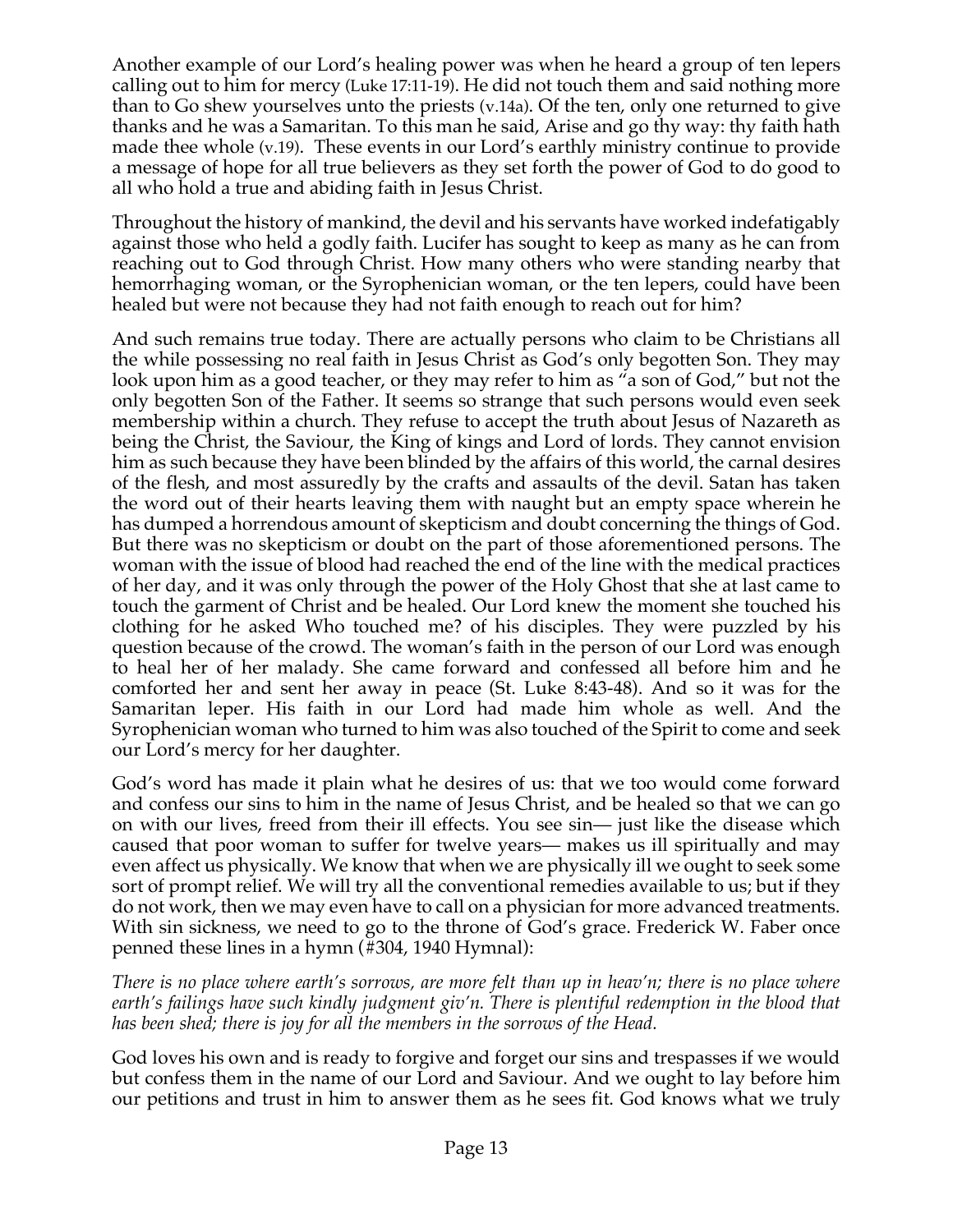need. As regenerated persons, we should understand that there is a reason behind everything that God does, and does not, do. We ought to pray for understanding concerning God's plans and purposes for each of us.

The woman with the issue of blood trusted in our Lord's power to heal her if she but touched his garment. How often do we pray, *O if I could but touch thy garment O Lord and be healed of my sins, my illnesses, my failings and faults? O wouldest thou forgive me and cleanse me, O God, in the name of our Lord and Saviour Jesus Christ*?

As we have seen in our gospel lesson, the Holy Ghost moved the woman whose daughter was possessed by a devil to approach our Lord on account of her extremity. I have often heard it said, "that when we are at our wit's end, that is where the regenerate person will find God waiting." He is patiently waiting for us to come to him when all other options in our chest of knowledge have failed us. And when he delivers us, if we have any courage at all, we will confess to him our foolishness of not coming to him in the first place.

So, the moral of our lesson today is this: Go to God with your cares and concerns, with your triumphs and your tragedies, with your sorrows and sufferings, and surely, with your praises and thanksgivings for all that he has done for you in Christ Jesus. Therefore go and seek him as if you wished to touch his garment, trusting that in that moment he will do for you more than you could ever possibly imagine. And then be sure to give him the glory and praise with heart-felt thanks.

Let us pray,

**ATHER**, we call upon thee to fill us with thy most holy Spirit; that under his influence **FATHER**, we call upon thee to fill us with thy most holy Spirit; that under his influence we would seek thee daily via our prayers and praises, and that you would, in turn, that we have been linear and mathematic of the l touch our lives and make of us fit servants of thy kingdom; and this we beg in the name of our Lord and Saviour, Jesus Christ. *Amen*.

Have a blessed week, Bryan+

#### *People in our Prayers* - http://faithfulcenturionprayerteam.blogspot.com/ **Why? Prayer is an extremely important activity.**

It is not that God knows not our needs, for He surely does. Yet, Jesus commanded us to ask God for those same needs. In addition to the obvious of asking God for help, offering thanksgiving and the like, prayer helps us focus our thoughts on how we might do God's work.

The Prayer Team of the Anglican Orthodox Church was established to help our members and fellow Christians pray for those in need and to give thanks as well for the blessings we have been granted.

#### **Who can be on the list? Do I have to be a member of the Anglican Orthodox Church to be prayed for?**

No! The only qualification to be on the list is that you want our prayer team to pray for you. We are Christians and are happy to pray for you, no matter who you are. If you want help from God, you are our kind of people.

# **What is the commitment from the prayer team?**

Each member of the team will pray for the desired outcome at last once per day.

#### **How do I get myself or someone else on the prayer list?**

You can email one of the prayer team leaders: Jack - jack@faithfulcenturion.org or Dru -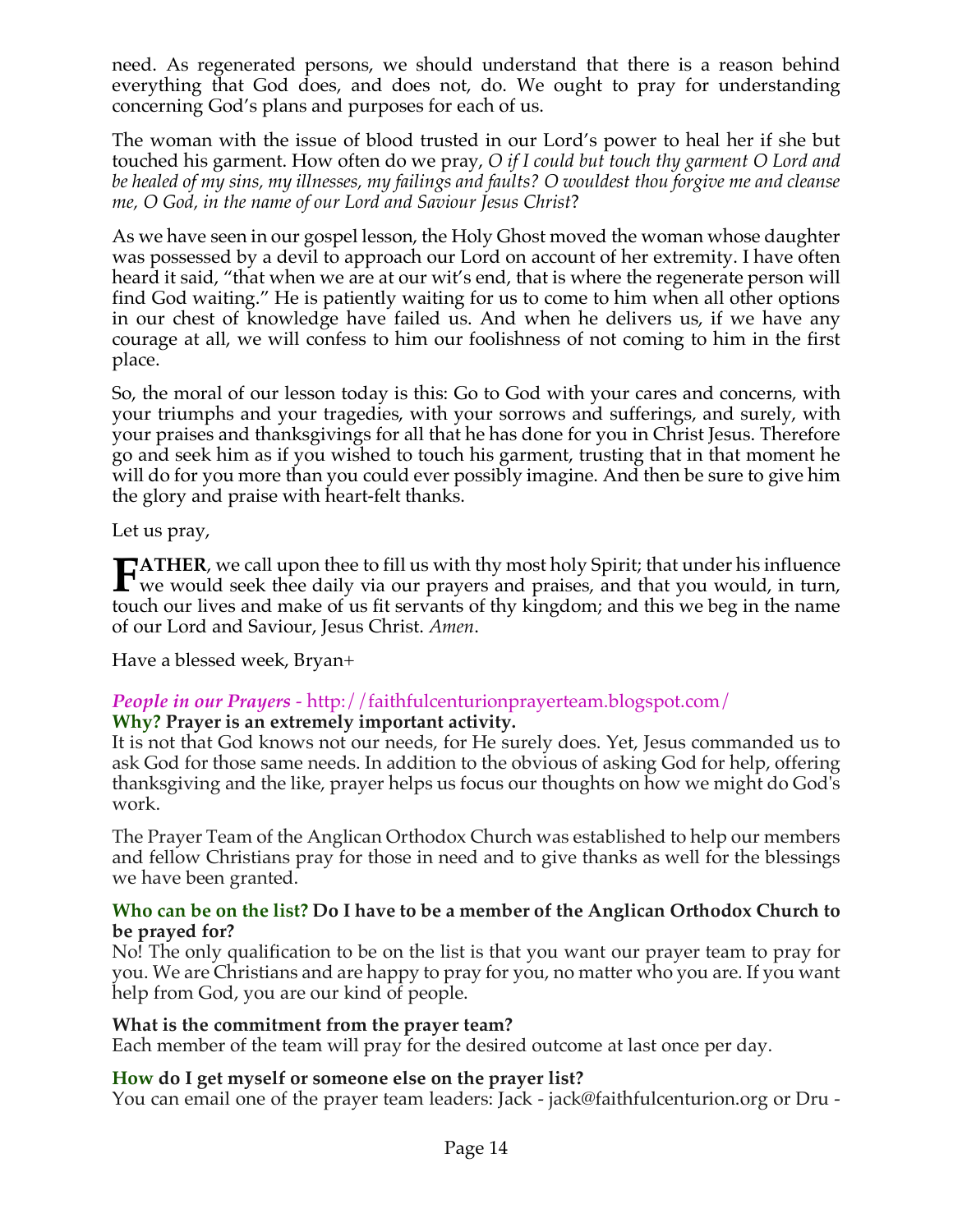dru@ faithfulcenturion.org, or call the office at (619) 659-3608 or fill out a prayer card at your church.

# **What should I ask for?**

Depends on what you want. Some people merely want God to be asked to heal their ills and be mentioned by their first name, others want a specific outcome and / or have more of their personal information known to the team. Ask for what you want. It is your desire and need for prayer the team is attempting to meet. For typical examples, see the list below.

# **Updating the Team**

If you are on our prayer list, or if you have submitted a person that you have asked us to pray for, please update one of the team members or Hap in person, by telephone or email. It helps to be able to pray specifically for these individuals including their specific needs; plus if they get better, it is our happy duty to give thanks!

Please note that on the yellow (maybe green or orange if you get an old one) cards at church, you can ask that those to be prayed for have their names disseminated to the prayer team. Those names will be said in church and appear here. Or, you can ask that their names and purpose be kept confidential, then only Hap will know to pray for them.

#### *Prayer List Notice – If you have someone on the prayer list and their needs have changed, please let us know. We'd like to update our prayers to reflect the need and most important to give thanks!*

# *Immediate Prayer Please*

- *Evelyn*, an 88 year young woman recently experienced a TIA affecting her sight, speech and walking. Please pray for God to guide those treating her and for her to let God carry her worry.
- *Tricia* broke her left arm and it seems to be healing slowly. Please pray God will enter in to her, help her to immobilize her arm and knit the bones together so that she will not require surgery. She would appreciate your prayers for healing and patience.
- *Chelsea Brown* has need of God's strength and guidance for her, her daughter Lauren and those around her. Her life has been in turmoil for the past two years. Chelsea was in an accident which left her without the use of her right arm for almost two years, though after two surgeries it is back, her daughter has had three sets of lung blood clots, dropped out of college and lost her job and car due to another accident. Things are very bad for them, they need housing as they are about to be evicted from their current apartment. Please pray that God will give them the direction and strength they need and that the government officials in Raleigh will see clear to provide housing.
- *Dakota* had to be life flighted from Enterprise to Birmingham, Alabama. He is having seizures. Please pray for peace of mind and soul for Dakota and his family and for inspiration and understanding for the medical team treating him that they might find a solution to the seizures.
- *Ron Cole Klages* is a patriotic former Marine who has debilitating blood clots pursuant to cancerous growths on his liver and unknown other places. His doctors will inform of clinical findings on Monday for further treatment. Please pray for the medical team treating Ron that they might pay attention, do their very best and be open to God's guidance.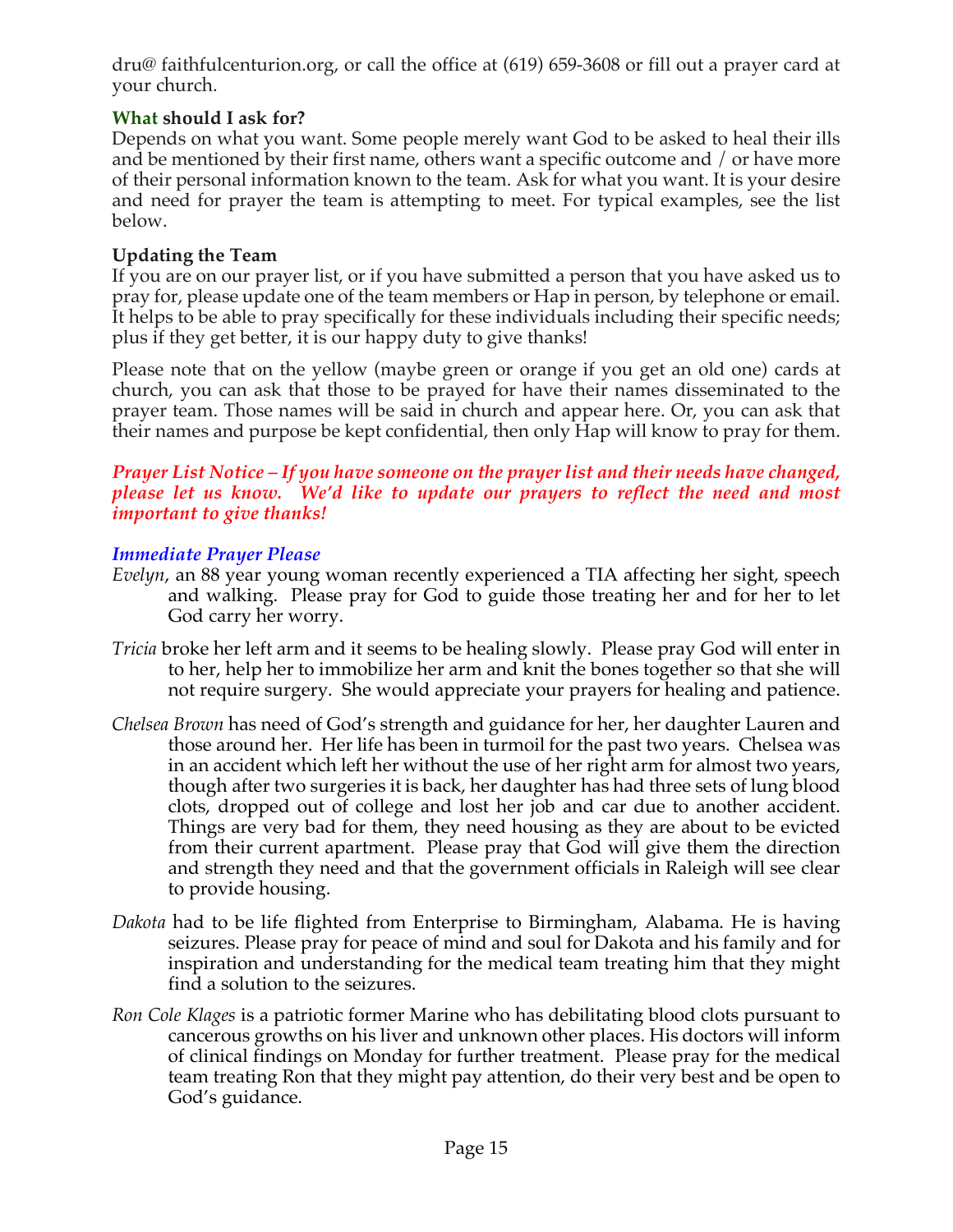- *Jill* was on life support; her family members traveled a great distance to see her and returned home safely. Jill's condition improved to critical, but needs your prayers to continue her recovery.
- *Samson Hendrik* has prostate cancer and his kidneys are not working. Pray our Lord Jesus Christ will be close to him and his family of friends during this illness.

### *Travel*

*Tricia and Skyler* are on travel to the British Virgin Islands for work. Pray they have a safe travel and a productive time there.

## *Birthday*

*Dru Arnold* celebrated her 63rd birthday on 2 February 2018; she saw her shadow, thus six more weeks of winter. But, in Southern California, that is not so bad.

### *Anniversary*

*Hap and Dru Arnold celebrated their* 31<sup>st</sup> wedding anniversary 21 February 2018.

*Debbie and Jerry Ogles* celebrated their 51st wedding anniversary 12 February 2018.

### *Remembrance of those who have gone before us*

*Kenneth Wayne Ogles* was killed in action on 16 February 1967, in the Ia Drang Valley, in

the Binh Dinh Province, South Vietnam, with the First Platoon of C Company, the First Battalion of the  $8<sup>th</sup>$  Cavalry, First Cavalry Division at the age of 19. Kenneth joined the National Guard at age 17 and immediately transferred to the active Army's First Cavalry Division. He wanted to make a difference, to do his duty to God and Country and protect the innocent people of South Vietnam. He gave all that we might be free. Please join us in remembering his service and sacrifice, as well as the hurt that it cost the entire Ogles family, the sacrifice and pain is no less 51 years later. Remember Kenneth the next time someone wants you to give a little freedom for the promise of safety or comfort.



#### *Departed*

*Herb McCormick (86)* left earth for home on 12 February 2018. His faith was great, his will strong. Please give thanks for his time here on earth and pray for comfort and strength for his family, in particular his stepdaughters Jieun and Sungeun, and his friends, in particular Jerry.

#### *Move*

*The Thomas Family* are now in Virginia on what was to be a headquarters tour. Pray for peace of mind for Kurt and for Mary and the kids.

# *In need of a miracle or understanding of God's Plan*

*Doug Lambert* has been battling sepsis of unknown origin. For twelve weeks they have not been able to find the source of the problem. He is very weak and concerned that no one can find the reason for the infection. He asks that you pray for the medical team treating him to do their best, to be open to God's guidance and for him to keep his trust in the Lord and not worry.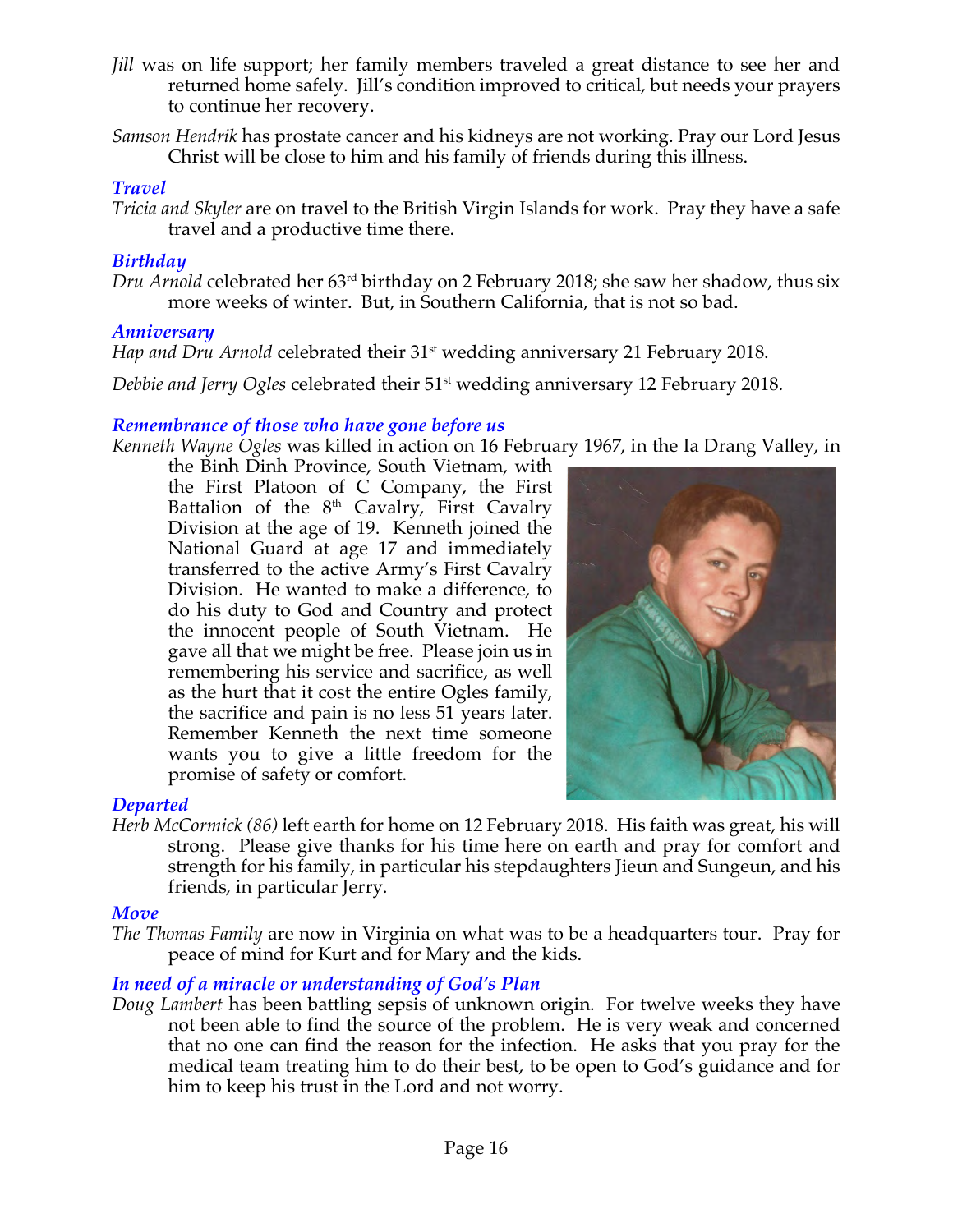- *Neal* has heart problems and is very weak, he also has COPD, kidney problems, his potassium is too high, he came back from the point of death. He is now home and permanently on oxygen. He is doing well, for that he and his family are grateful and ask your thanksgiving prayers. More importantly, please pray Neal will accept salvation through our Lord and Savior.
- *Paul* is in hospice and ready to meet His Lord. Please pray for Paul as he prepares to go home to be with his family who have gone before him. Pray for the faith of his family to build and the transition to be good.
- *Dot* is an elderly woman with liver cancer. Please pray for Dot as she prepares to go home to be with her family who have gone before her. Pray for the faith of her family to build and the transition to be good.
- *Mrs. Tiffany (90)* has chosen to refuse extraordinary care as it will not gain much earthly time. The Tiffanys have been together for a long, long, long time. Pray for Mrs. Tiffany and her husband as together they begin this Journey to be with their Lord.
- *Saundra* is in ICU with congestive heart failure after a heart operation. She is aged and frail. Saundra is near the end of her time here on earth. Please pray for comfort, understanding, strength and guidance for Saundra and her family who will of necessity remain behind. Pray for the love of God to stay foremost in their hearts.
- *Polly* is in hospice care with dementia and spinal stenosis. Please pray for her as she prepares to go home to be with her family who have gone before her. Pray for the faith of her family to build and the transition to be good.
- *Ron* had a Heart Attack, at the hospital he found out he also has Kidney Cancer. He is a man of faith and is in need of prayer for his health and that the Lord will provide strength for his family.
- *Kathy Cox Merritt* has been receiving Chemo and 12 November 2016, had bowel resection surgery and was given a very bad prognosis. Kathy just retired as an RN in Orthopedics at a local hospital; sometimes a little medical knowledge can be dangerous to the patient but she remains positive. Please pray for Kathy's healing and peace and comfort for her and her family, both spiritually and physical
- *Krysti* is off life support and able to talk, please give thanks for the good news. She is still unable to feel her legs. When that comes back she will go to a rehabilitation facility. Krysti has used drugs, has high blood pressure, is diabetic and has organ failure. Her families are with her and will appreciate your prayers.
- *Pat* has metastatic osteosarcoma; there is little that can be done. Please pray for a miraculous remission; that Pat's remaining time here on earth might be good. Help Pat and family put their trust in the Lord and let Him carry their sadness, fear, worry and terror.
- *Amy* has been diagnosed with metastatic melanoma and has cancer all over her body, and in one of her kidneys which are no longer functioning. Amy and her family have asked for prayer to stop the growth and to aid the family financially with the medical bills. At present she has to have surgery every two months to place stents. Pray Jesus will be close to all.
- *Gemma Dillinger* has been treating for breast cancer for over a year now, after surgeries, radiation and chemotherapy, she is reaching the limit of her tolerance with no end in sight. Please pray for her to gain strength and ground on the cancer. Help her to continue with her faith in our Lord, she is not afraid to go home, but wants to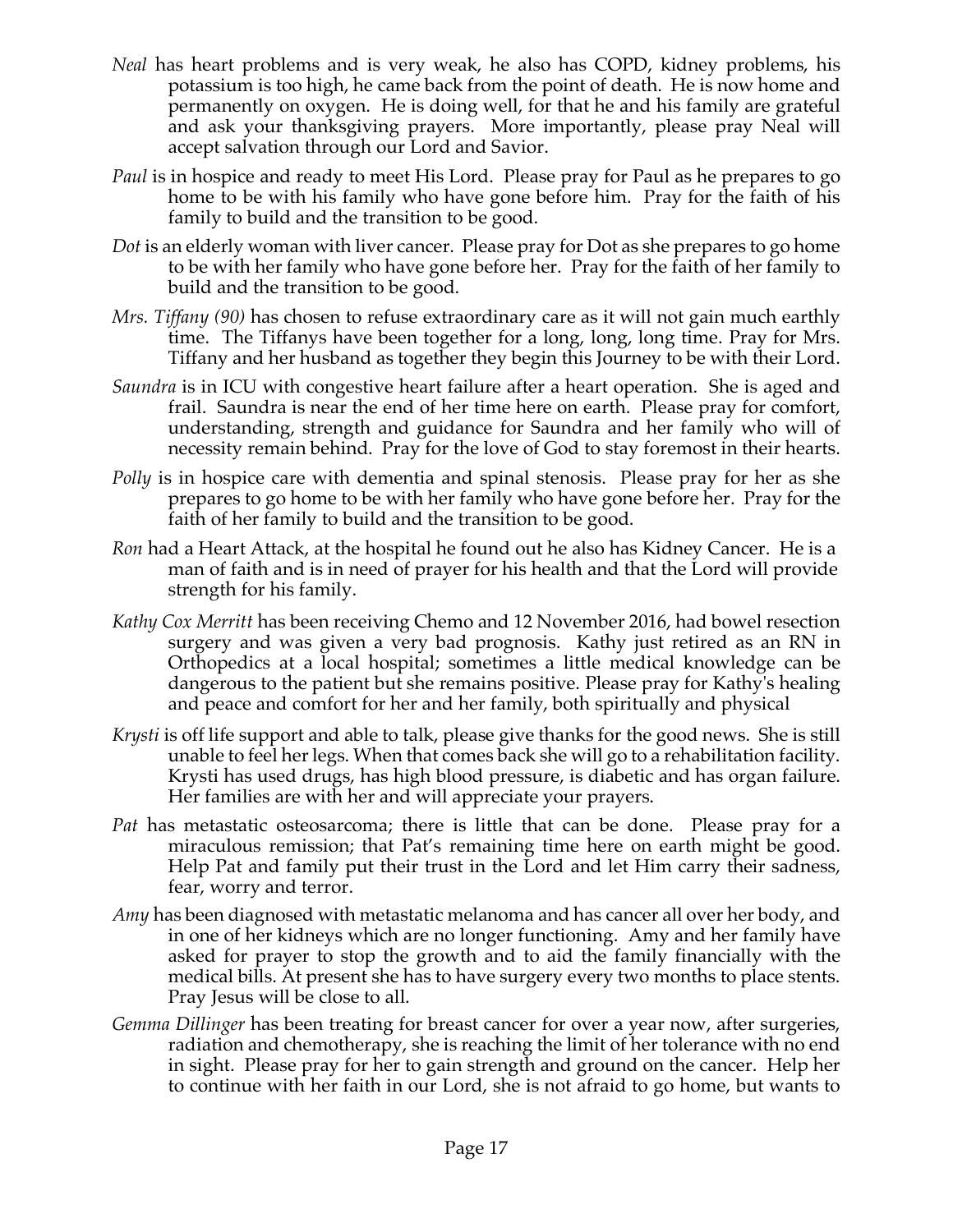make sure it is time. Pray she will be encouraged to not give up until it is her time to go and that her time here on earth with her family will be good.

- *Janet* has had a blood borne cancer for several years. Her faith in the Lord is great and she is ready to be with Him. Pray she will be encouraged to not give up until it is her time to go.
- *Holly* has had Colon Cancer, Breast Cancer and now it is in her spine. Please pray for guidance for the medical personnel treating Holly, for a miraculous remission; that Holly's remaining time here on earth might be good. Help Holly and her family put their trust in the Lord and let Him carry their sadness, fear, worry and terror. Pray for strength and courage for Holly.
- *Tim* was on a kidney transplant list and started dialysis and was taken off the transplant list for a heart problem that required stents, while putting in stents a leaking valve was found. A port was put in and something happened and it has to be redone. In several days he will have a valve replaced, after heart surgery and recover he will go back on the transplant list. Please remember him in prayer in the days and weeks ahead. Pray he will put his worry on God's shoulders so he might be at peace and rest. Pray for those treating him that they might pay attention and do their best.
- *Marilyn* has been diagnosed with non-operable pancreatic cancer. Please pray for a miraculous remission; that Marilyn's remaining time here on earth might be good. Help Marilyn and her family put their trust in the Lord and let Him carry their sadness, fear, worry and terror.
- *June* found she has a recurrence of colon cancer, which is now Stage Four, that is it has spread. Please pray for a miraculous remission; that June's remaining time here hon earth might be good. Help June and her family put their trust in the Lord and let Him carry their sadness, fear, worry and terror.
- *Leon McKay* suffered a stroke a few weeks back that has left him unable to speak and while undergoing evaluation the doctors also found he has a very aggressive cancer. Please pray for a miraculous remission; that Leon's remaining time here on earth might be good. Help Leon and his family put their trust in the Lord and let Him carry their worry.
- *Rev. Thomas Brooks* is not improving and being kept alive by artificial machines. Please pray for a miraculous recovery and if that not be God's Will, a rapid passing to home. Help Thomas' family put their trust in the Lord and let Him carry their worry.
- *Ronnie* has kidney cancer that has spread and the surgeons are very concerned. Please pray the medical team to formulate a successful treatment plan and for a miraculous remission; that Ronnie's remaining time here on earth might be good. Help Ronnie and family put their trust in the Lord and let Him carry their worry.
- Levi was cancer free for 4 years and just discovered he has kidney cancer. Levi has a great deal of faith and said whether he is healed or God takes him home he will be fine. Please pray for the medical team to pay attention and to their best and for a good outcome. Pray also that Levi and family will be able to put their worry on God's shoulders. In particular, please pray for pain relief; Levi is 22 years old.
- *Ray Daley* is a member of the Royal Canadian Legion and served his country during the Korean War era. Ray is taking chemotherapy treatments for cancer. Meanwhile his son Trevor is in the hospital in a coma and seems to have lost the will to live.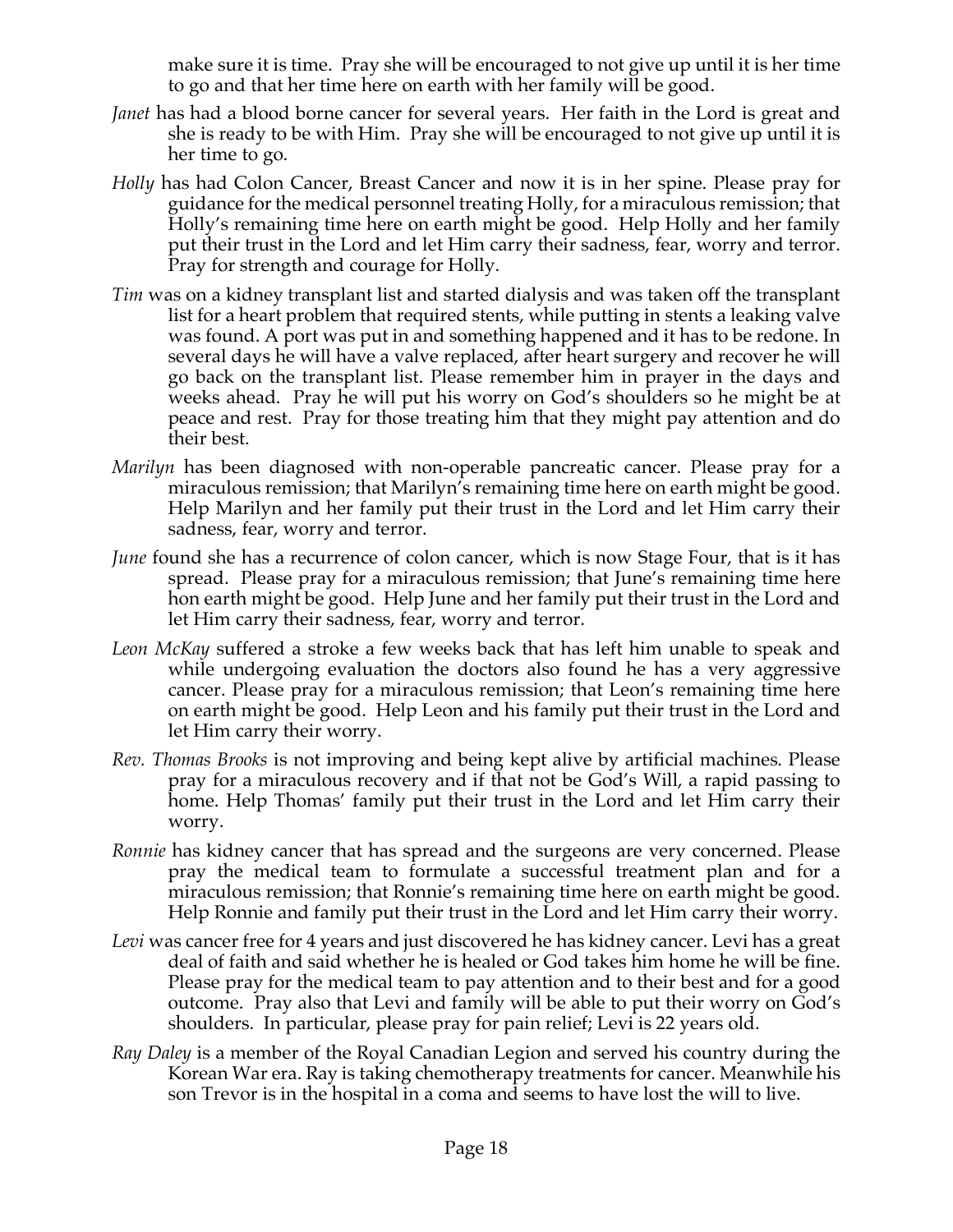- *Pat* has been under treatment for colon cancer for some time. He has had major complications the last few days and your prayers will be appreciated by family and friends.
- *Dorothy* had pneumonia, on checking her lungs they found tumors which permeated the lung area. Further investigation found a primary site in the colon, with the lung being secondary. It would appear there is no viable treatment at this time. Please pray for a miraculous remission; that her remaining time here on earth might be good. Help Dorothy and her family put their trust in the Lord and let Him carry their worry.
- *Becky* has fourth stage metastasized lung cancer and is not doing well with chemotherapy treatments. Please pray for Becky and her husband as they are together during this difficult time in their lives.
- *Jane* has fourth stage cancer and is not doing well. Please pray for Jane and her family as they are together during this difficult time in their lives.
- *Colleen* has been battling pancreatic cancer over the last year and it has now spread to one of her lungs. Please keep her and her family in your prayers.
- *Christine* has cancer of the colon, which spread to her liver; she is receiving chemotherapy and is having difficulty eating. Please pray for the medical team treating her to pay attention and do their very best; pray also for confidence in our Lord for Christine and her family.

# *Homebound or Infirm*

- *Sarah* had to move to an Assisted Living Home and has found the adjustment very difficult. Please pray she will come to terms with the situation and that her Lord Jesus will be close to her. She recently lost 30 pounds and her eyesight is deteriorating. Pray her appetite will improve and her eyesight will return to normal. Most of all, please pray our Lord Jesus Christ will be close to her at this difficult time.
- *Larry H* has general weakness as the result of extreme fatigue. Larry is now up and about, walking without assistance. The depression is still a part of his life. Due to several chronic illnesses, he will never be able to live on his own. On the other hand, he has been transferred to a facility near his former home so he will be nearer his friends. Larry has difficulty with the lack of what he considers fairness in the Word. Please pray for help for Larry to put his trust in the Lord, relax and build strength and give Pastor Roy guidance on helping him.
- *Laurel Bessessen* (95) has begun to lose her mental abilities to recall people, places and things around her. Her family is no longer able to care for her at home and she is in a skilled care facility. She is the last of that family's generation. Please pray for the mental degradation to stop or for her to leave for home. Pray for her family who do their best to care for her, visiting every day; for her children Cookie, John and Bill, as well as the other members of the family.
- *Judith Clingwall* is afflicted with Multiple Sclerosis (MS). She is currently in Laurel Place, an extended care facility in Surrey, British Columbia. Please pray for remission of the disease so she might return home to her family. Pray also for strength for her husband Martin as he deals with all the problems and stress of Judith's situation.
- *John* has Alzheimer's pray he will call on God to help him as he deals with this.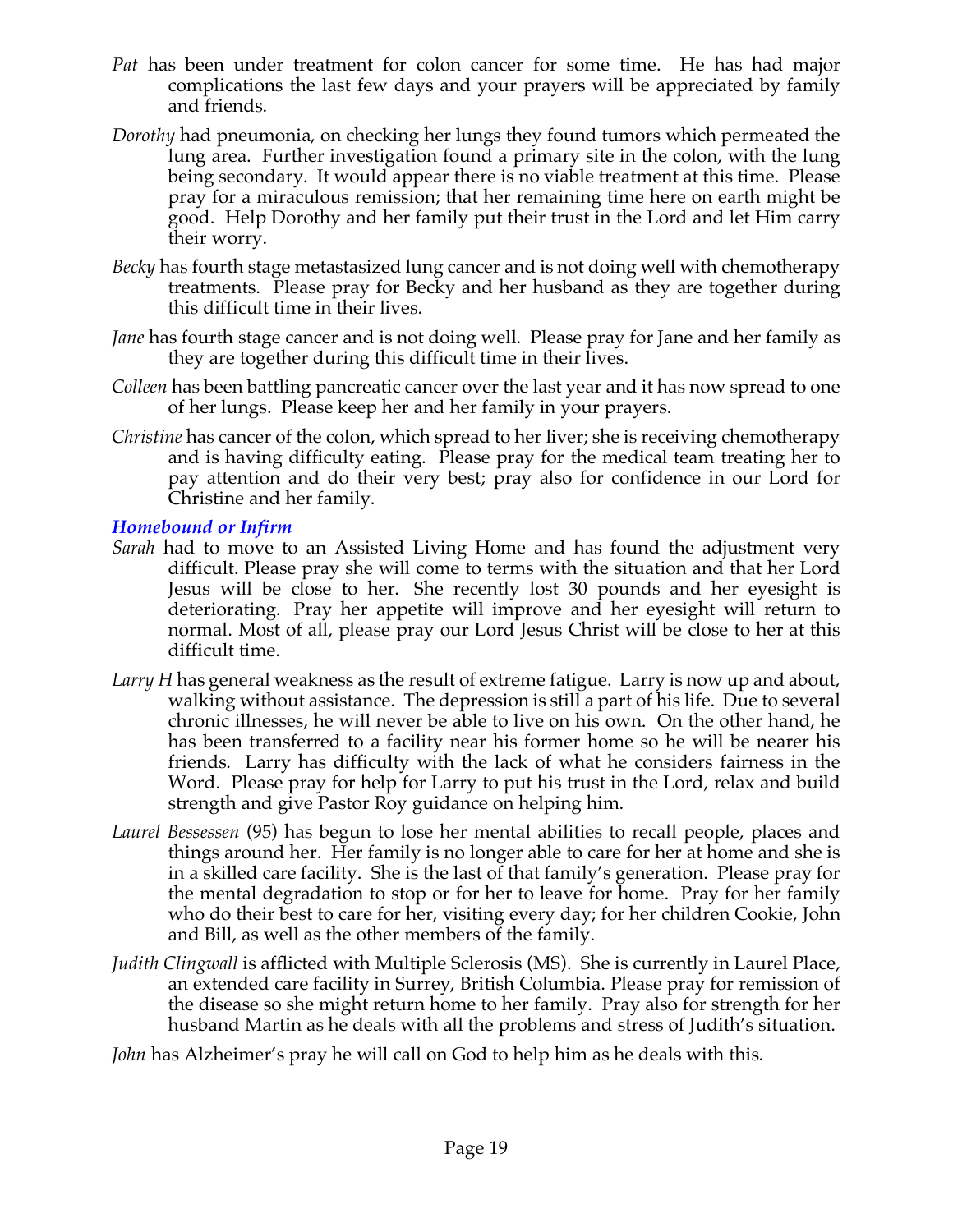- *Steve,* brother in law of Paul Martin, appears to have early onset dementia. Steve had teenage children and is very concerned for them. Please pray for the disease to stall or abate and for peace of mind for Steve and his family.
- *James* is on oxygen all the time, this is bothersome to him and terrifying as well. Please pray for James to put his worry, his bother and his terror on the Lord. Pray for strength and guidance for James and his family. They suggest this verse, I am thine, save me, for I have sought thy precepts.
- *Joan* has had serious medical problems that have kept her confined. Please pray her health will remain stable.
- *Norma, Sara's* mother is in a state of deteriorating health, both physically and mentally, with both dementia and Alzheimer's She is slowly drifting away, though she still recognizes Sara and prayer gives her a sense of peace. Please pray for both Sara and her mother to put their cares and worries on God's shoulders so they can deal with the many problems involved.

### *Surgery*

- *Maria Carla* is going to the hospital for corrective surgery. Pray our Lord Jesus Christ will be close to her as she has this operation. Pray for her father who will be taking her a long distance for the operation.
- *Marcia* has had a biopsy of a mass in her breast which indicated a tumor that must be removed. Pray the surgical team will be open to guidance, pay close attention and do their very be Pray for peace of mind and trust in God for Marcia and her family.
- *Edware* is having his fourth back surgery (in the last four years) Please pray for the medical team to pay attention and to their best and for a good outcome. Pray also that Edware and his family will be able to put their worry on God's shoulders.
- *Jeff* has been undergoing surgery, chemo and radiation since October for pancreatitis and Pancreatic cancer. Please pray for the medical team to pay attention and to their best and for a good outcome. Pray also that Jeff, his wife and family will be able to put their worry on God's shoulders.
- *Albert* had a pacemaker installed recently. He will require surgery soon for a leaking heart valve and has just been told he has esophageal cancer. Pray he will turn to God and come to know Him on a more personal basis as the days go by.
- *Mario* has early-diagnosed prostate cancer and had surgery. Pray for complete remission and that Mario and his family will be able to put their worry on God's shoulders.
- *Eddie* has upcoming bladder surgery. Please pray for the surgical team to pay attention and to their best and for a good outcome. Pray also that Eddie and family will be able to put their worry on God's shoulders.

#### *Testing and Treatment*

- *Dru Arnold* has a ruptured tendon in her left ankle. She asks that she be guided to the right treatment and the medical team treating her will be open to God's guidance, pay attention and do their very best.
- *April and her husband* ask you prayers for the Lord to guide them and lead them both to the correct medical care; and that the family may receive comfort in the process.
- *Michael Moriarty* has been diagnosed with upper duodenal cancer which is the upper section of the small intestine. It is fairly rare and they have not decided how to treat him. Pray with Michael, his family and friends that the medical insurance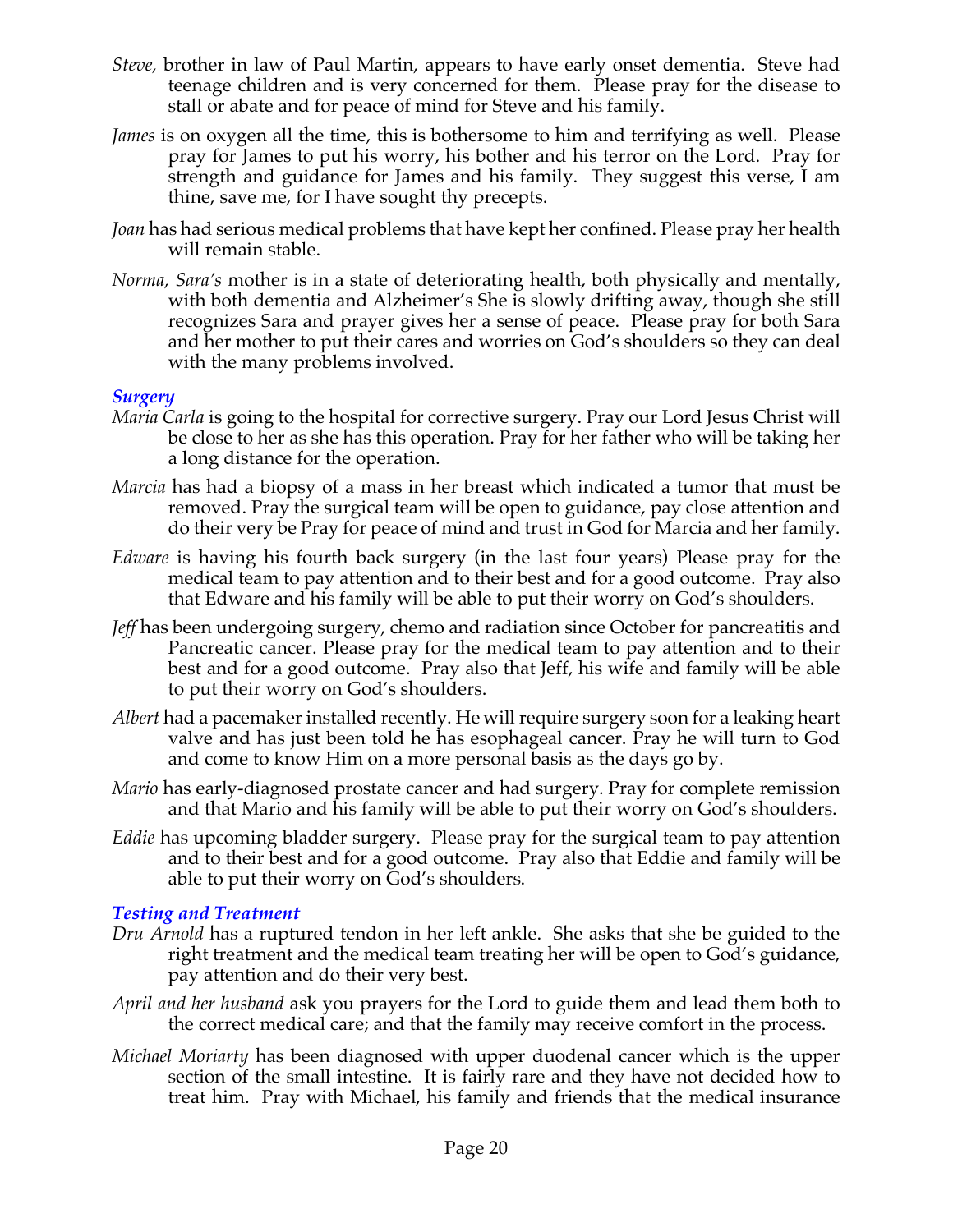people will fulfill their obligations and the physicians treating him will be guided in their assessment and treatment plan, for a full and speedy recovery to good health and for continued trust in the Lord for Michael, his family and friends in this worrisome time.

- *Chloe Mayo*, granddaughter of Justice Roy and Kayla Moore, good friends of Bishop Jerry, suffered a serious kidney attack possibly resulting from strep. Pray her family and friends the physicians treating her will be guided in their assessment and treatment plan, for a full and speedy recovery to good health and for continued trust in the Lord for Chloe, her family and friends in this worrisome time.
- *Josh* has two little children and just discovered he has a rare form of Cancer. Please keep him and his family in your prayers in the days ahead.
- *Ross* an elderly gentleman has been diagnosed with Leukemia. Ross has had good health until now, your prayers at this time will be appreciated by his family and friends.
- *Carman* was just diagnosed with breast cancer. Pray for her family as they continue to help her get the proper care. Pray with Carman, her family and friends that the physicians treating her will be guided in their assessment and treatment plan, for a full and speedy recovery to good health and for continued trust in the Lord for Carman, her family and friends in this worrisome time.
- *Kathie Lynn Holter* sister of Rev Phil Ternahan, was just diagnosed with Stage Four lung cancer (never smoked) which spread to the brain. She was operated on 26 June 2016. Please pray with Kathie, her family and friends that the physicians treating her will be guided in their assessment and treatment plan, for a full and speedy recovery to good health and for continued trust in the Lord for Kathie, her family and friends in this worrisome time.
- *Tina* just found out she has cancer on her left kidney. Please pray for guidance for the people treating her and for trust in our Lord for Tina and her family.
- *Martha* is now home after testing and she does not have cancer, but she does have bad kidneys and is adjusting and getting ideas to work with that. Please pray for guidance for the people treating her and for trust in our Lord for her.
- *Spencer* has been diagnosed with Autism. Please pray for guidance for the people treating him and for trust in our Lord for him and his mother Lorna.
- *Michael* has cancer of the blood and is starting chemotherapy. Please pray for the physicians treating him to be guided in their assessment and treatment plan, for a full and speedy recovery to good health and for trust in the Lord for Michael.
- *Clay* has a large gallstone; he is in poor health and not currently a surgical candidate. Please pray for the physicians treating him to be guided in their assessment and treatment plan, for a full and speedy recovery to good health and for trust in the Lord for Clay.
- *Jim Sevier* has been in the hospital for heart related troubles. Please pray with Jim and his family the physicians treating him will be guided in their assessment and treatment plan, for a full and speedy recovery to good health and for trust in the Lord for Jim and his family in this worrisome time.
- *Claude* has been falling and he does not know why. Pray doctors will discover what the problem is and he can continue without any more difficulties.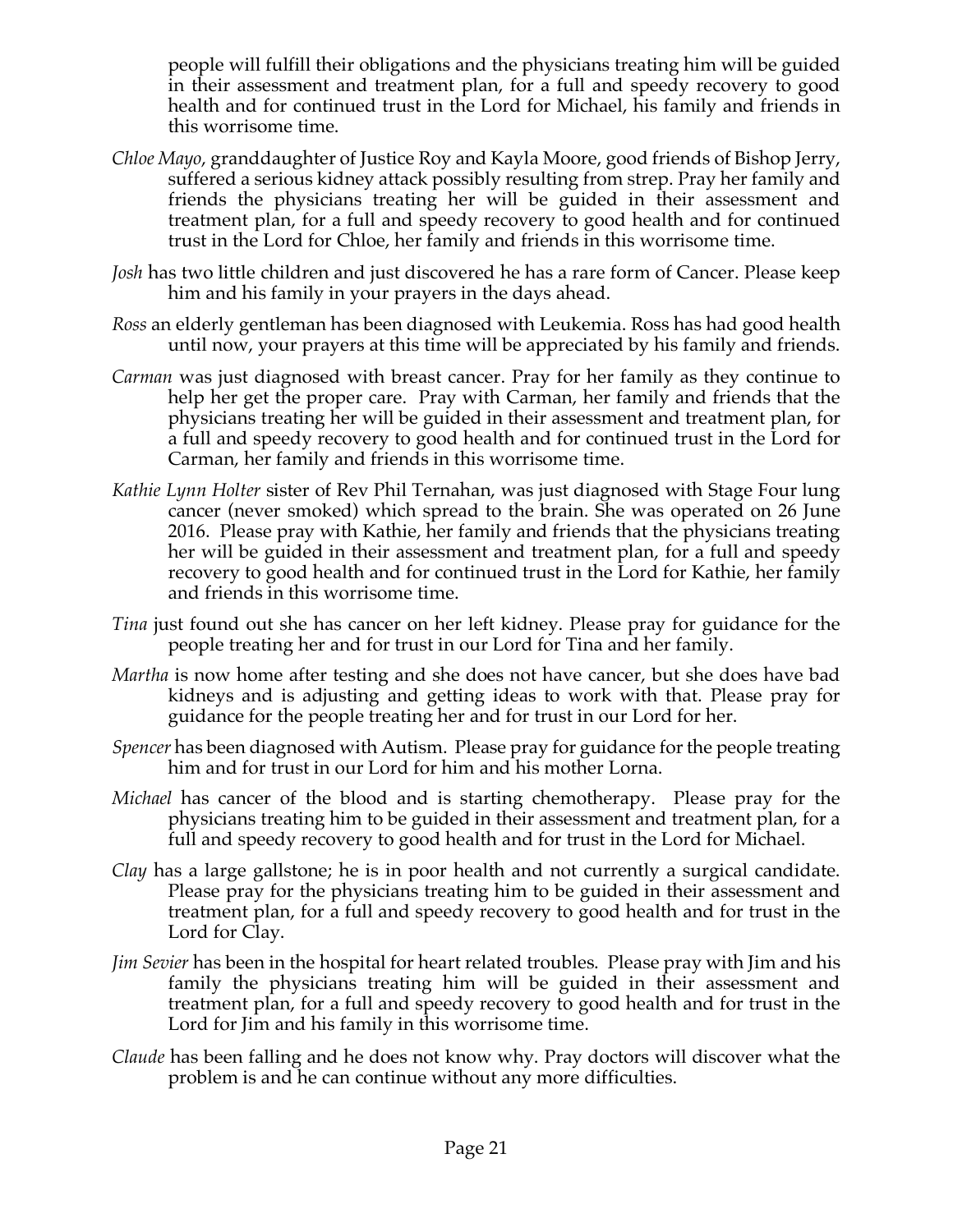- *Gretchen* has been diagnosed with severe osteoporosis and is now being treated with exercise, nutrition and vitamins. Please pray with Gretchen and her family the physicians treating her will be guided in their assessment and treatment plan, for a full and speedy recovery to good health and for trust in the Lord for Gretchen and her family in this worrisome time.
- *Pete* has not been well and is back in the hospital with another stroke. Please pray for the physicians treating him to be guided in their assessment and treatment plan, for a full and speedy recovery to good health and for trust in the Lord for Pete and his family in this worrisome time.
- *Mary Lee* has bleeding into her stomach and they cannot find the sources. Mary Lee is in CCU and her husband *Maurice* is not eating until she returns home for is so upset. Please pray for the physicians treating her to be guided in their assessment and treatment plan, for a full and speedy recovery to good health and for trust in the Lord for her, Maurice, as well as the rest of the family in this worrisome time.
- *Glenn Porter, MAJ USMC Retired,* has Interstitial Pulmonary Fibrosis, which causes him to be unable to get enough oxygen into his system without supplemental oxygen all the time. The only real treatment is a lung transplant, without a transplant he has between two to five years here on earth. Please pray for him to continue in his faith and for a set of lungs to become available.
- *Pat* has an aneurism of the brain, pray she will make the right decision on how to treat this problem and it will be healed.
- *Dan* is very sick with cancer and is starting an experimental treatment. This treatment will take Dan away from their family business and put even more stress on him and his family. Please pray for Dan's wife who is meeting with Steve who plans to keep the family business going while Dan is ill. Pray for Steve as he has many new responsibilities.
- *Timothy* has brain cancer. He had surgery and is waiting for the pathology report to find out what kind of chemo he will need. Please pray for continued guidance for the medical team treating Timothy and patience and trust in God for Timothy and his family. Pray also for a full recovery for Timothy.
- *Helen* was admitted from her doctor's office 15 July 2015, as the result of a blood test, to the University of Pennsylvania Hospital with an extremely high white blood count. She and her husband are very active in the ministry of their church and are asking for believers to pray for them and their family, as they are facing very serious problems in the days to come. Please pray for guidance for the medical team and patience and trust in God for Helen and her family. Pray also for a full recovery for her.
- *Elma* has been suffering with headaches for a long time. Doctors have not been able to discover the reason for them. Pray for strength, courage and understanding for Elma and her family; as well as for God's guidance for the medical people caring for her that they might find the best treatment method to banish the headaches completely.
- *Barbara Apple* is bedridden after a fall which left her with two paralyzed limbs. She continues to experience pain in the effected limbs and will be totally bed bound for the remainder of her life. Your continuing prayers for her are appreciated and are great comfort to her. Please pray for Barbara to put her trust in the Lord, look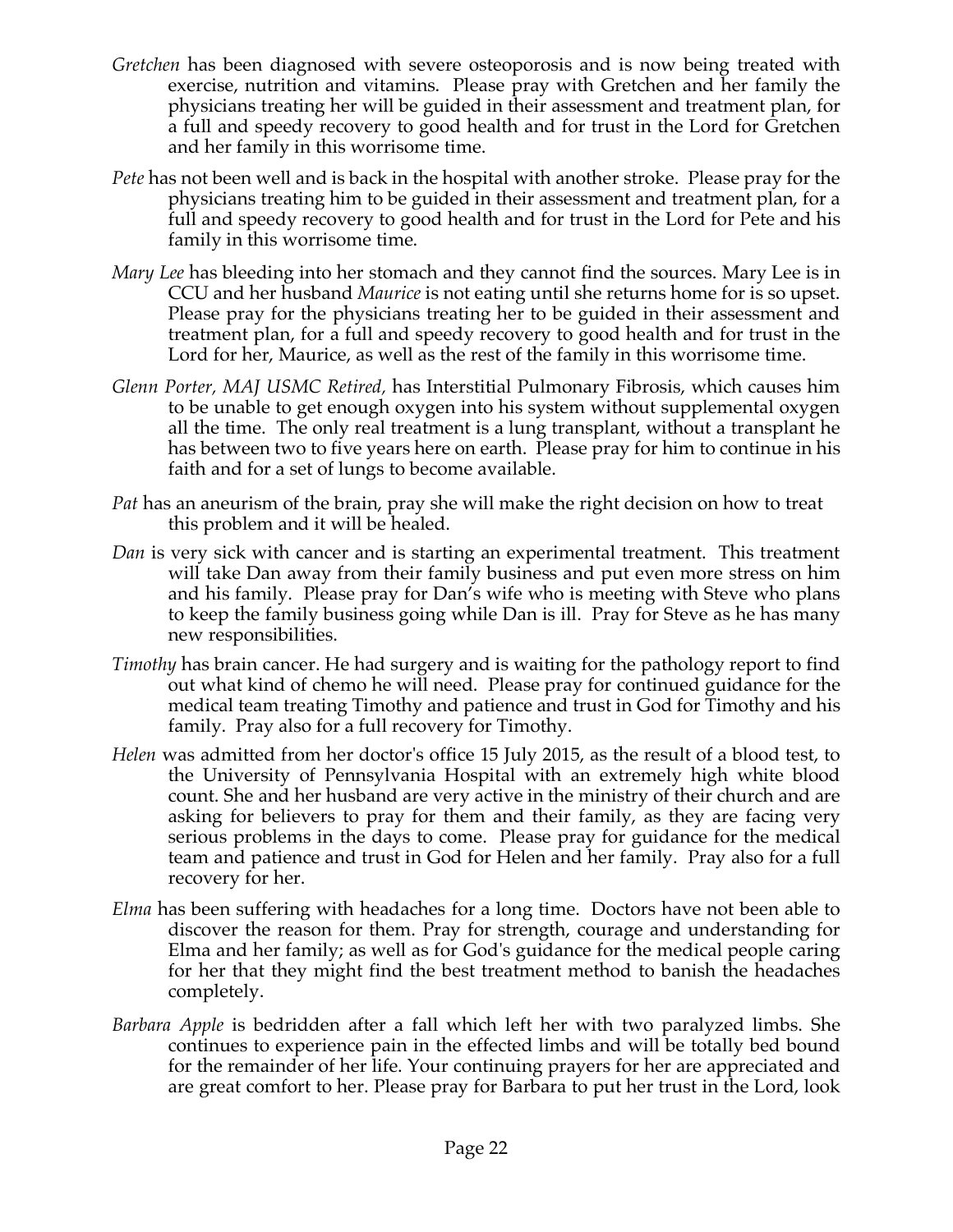to Him for strength and for her to gain energy so she does not lose the mobility she has; pray for a miraculous full and rapid recovery. Also, please continue to pray for her husband Bob who is her sole caregiver that he will be comforted and strengthened in his time of need.

- *Deborah* has had a stroke, she is doing much better and out of the hospital. She has a problem with anemia and is taking supplements for that. Pray our Lord will be close to her and her family. Pray for strength, courage and understanding for Deborah and her family; as well as for God's guidance for the medical people caring for her that they might find the best treatment method to allow her to heal completely.
- *Rev. Steve Boardman* has been diagnosed with stage 3 cancer. Pray that Jesus will be close and comfort his family and members of his congregation*.*
- *Hang So Ryu* has cancer. Please pray for medical team contemplating and evaluating the treatment that they might be guided to the correct choice and do their very best. Pray also for peace of mind and trust in God for him and his family, as well as physical strength.
- *Olivia,* age 7, has been diagnosed with Stage 3 Lymphoma. The prognosis is good at this time, please pray for medical team contemplating and evaluating the treatment that they might be guided to the correct choice and do their very best. Pray also for peace of mind and trust in God for Olivia and her family, as well as physical strength.
- *Paul* has been hospitalized recently several times because of persistent high fevers. He is being tested and checked by physicians and seems to have a slight scoliosis, a node and Schuermann's disease. Please pray it will be discovered how to treat these problems and healing will begin so he will be inspired to continue his education.
- *Rick* has heart problems. Please pray for guidance for the medical people treating him that they might pay attention, do their very best and make the right recommendations regarding treatment. Pray for help for Rick and his wife Wanda to keep their trust in the Lord and let Him carry their worry.
- *Stacy* has Multiple Sclerosis and was hospitalized for what turned out to be food poisoning. Pray for trust in God for Stacy and Chris as they deal with Stacy's illness.
- *Faye* is in the hospital because she is weak has been receiving blood transfusions. Pray for strength, courage and understanding for Faye and her family; as well as for God's guidance for the medical people treating her that they might find the best course of treatment and allow Faye to heal completely.
- *Tom* has heart and kidney problems. Pray for strength, courage and understanding for Tom and his family; as well as for God's guidance for the medical people treating him that they might find the best course of treatment and allow Tom to heal completely.
- *Harold* is having surgery on 30 September 2016 to repair a hole in his aorta bleeding into the abdomen which caused stroke like symptoms.
- *Joe* has had a preliminary ALS diagnosis. Pray the final diagnosis will something that will allow him to continue taking care of his devoted young family. Pray for strength, courage and understanding for Joe and his family; as well as for God's guidance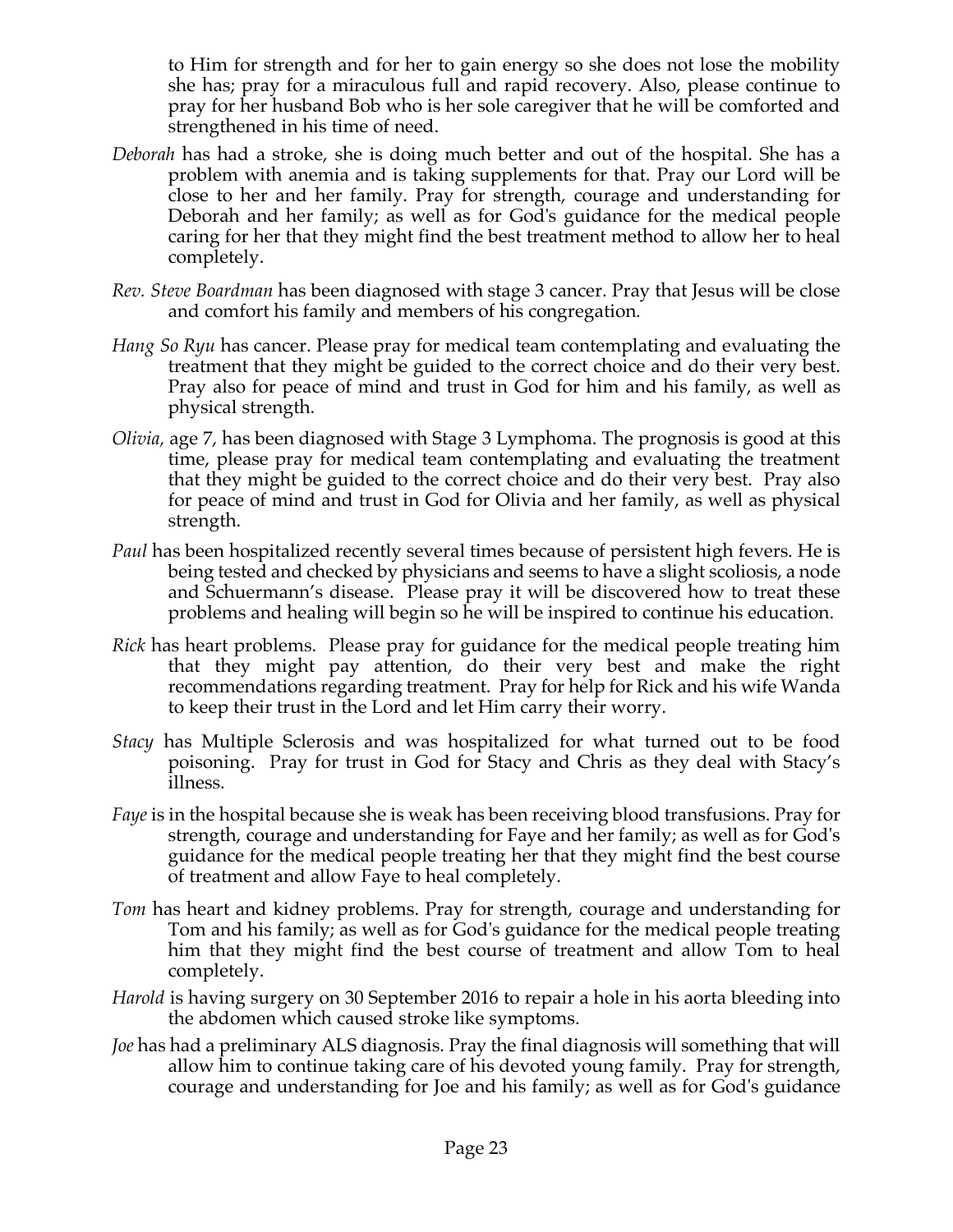for the medical people treating him that they might find the best course of treatment.

- *Preston* is reacting poorly to recent neck surgery and now has problems with his liver count; Physicians feel that dialysis will help. There may be a blockage in the bowel and an operation might be necessary. Please pray for the medical team to pay attention and to their best to determine how to help Preston and for a good outcome. Pray also that Preston and family will be able to put their worry on God's shoulders while Preston does his best to facilitate a return to good health.
- *Brenda* is in the hospital because of bleeding on her brain. Please pray for peace of mind and trust in the Lord for Brenda, as well as for her family, and for God's guidance for the medical people treating her that they might find the best course of treatment.
- *Mackenzie* is a young girl with leukemia. Please pray for peace of mind and trust in the Lord for Mackenzie, as well as for her family, and for God's guidance for the medical people treating her that they might find the best course of treatment.
- *Mack* has had diabetes most of his adult life. Circulation in his legs is very bad and doctors are considering amputation. Please pray his medication will help and he will not face amputation. Please pray for peace of mind and trust in the Lord for Mack and for God's guidance for the medical people treating him that they might find the best course of treatment.
- *Michael* has been diagnosed with lung cancer recently after making it through gastro intestinal cancer last year. Please pray for peace of mind and trust in the Lord for Michael and his wife Gayle; as well as for God's guidance for the medical people treating him that they might find the best course of treatment.
- *Adriano* is in the hospital due to high sugar and high blood pressure. He is very weak and will appreciate your prayers.
- *Heather* recently found out she has cancer. Please pray for peace of mind for her and for the medical team treating her will be guided to the right solution.
- *Jim* has had an aneurism and blood clots. Pray that healing will come.
- *Georgia* has liver and pancreatic cancer. The doctors are evaluating whether to do surgery and how to tackle the disease. Georgia is a faithful Christian and appreciates your prayers. Pray for God's guidance for the medical people treating her that they might find out the source of the problem and best course of treatment. Pray also for peace of mind and trust in God for Georgia and her family.
- *Lana's* doctor found something on her lymph nodes and ovaries. Pray for God's guidance for the medical people treating her that they might find out the source of the problem and best course of treatment. Pray also for peace of mind and trust in God for Lana and her family.

#### *Healing*

- *Kurt Thomas* asks for your continued prayer that his body not reject his transplanted heart parts Pray also for Kurt to accept what he cannot do at present and concentrate on what he can do. This is a very foreign situation for this Christian warrior. He needs God's help to adapt and prosper.
- *Vladia* had a right knee replacement which went well, but since the operation she is experiencing very painful side effects from medicine, very low hemoglobin and also back problems. She has been transferred back to the hospital to help correct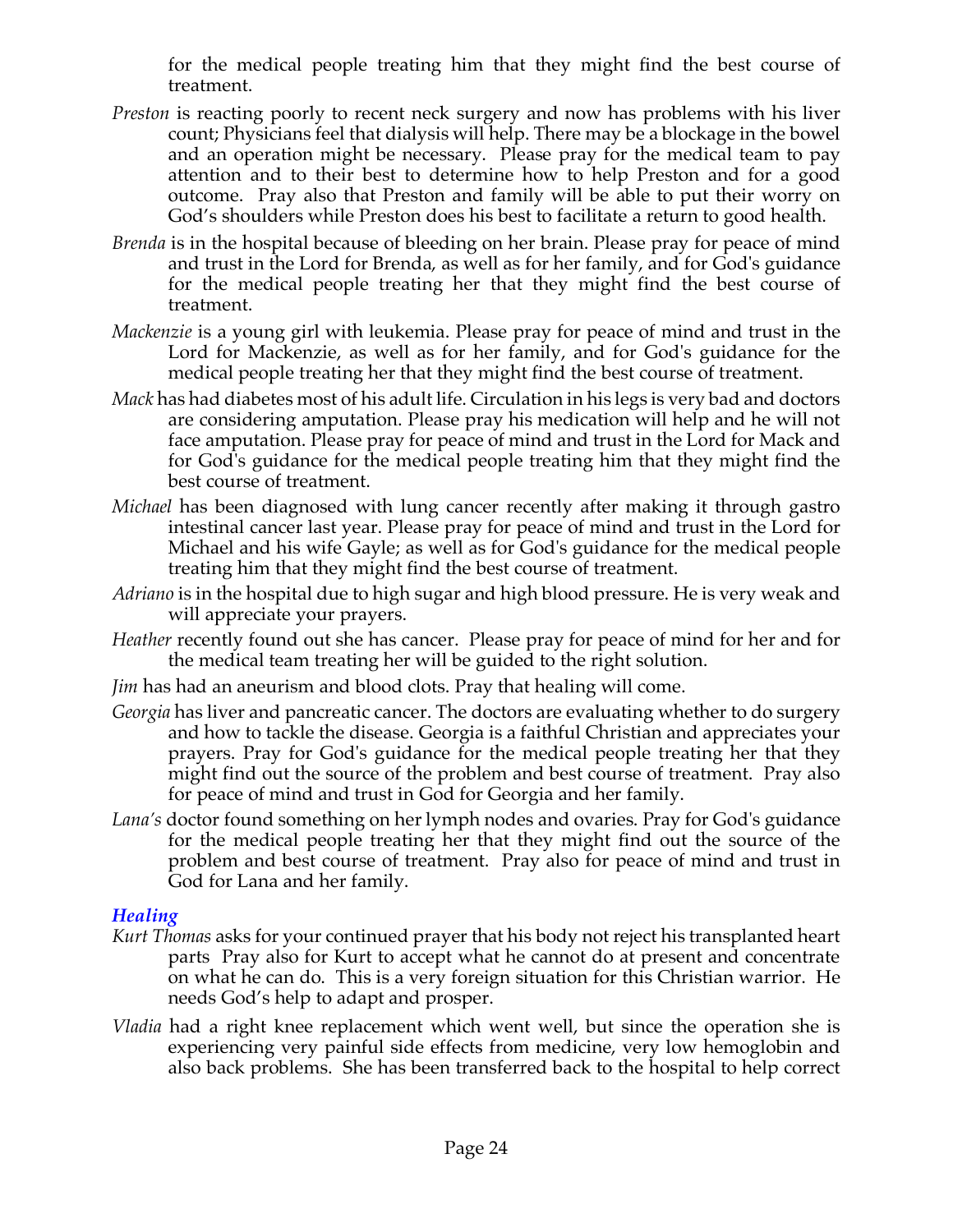these problems. Please pray the doctors will seek God's Wisdom and come up with a plan to help her get back on her feet and have some normalcy in her life.

- *Madisun Hanks* (14) has Tourette's Syndrome and suffers from horrible migraine headaches. There are various very high risk treatments which provide some relief. None of them are close and none are easy. Madisun is truly one of the most inspiring young ladies we have ever come across, her attitude and actions are almost unbelievable. No one should have to go through what she does, but she makes it through and performs incredibly when others just get by. Please pray for Madisun, her mom Hilda who guides her through all this and those treating her.
- *Linda* has a melanoma just forming and she needs to have it removed. She has had severe medical problems the last 15 years and needs help coping. Pray for all of her family at this time as new problems have come to light.
- *Chris Hill* (close friend of Jon Weston) suffered a brain aneurysm and needs your prayers. He came out of a coma he had been in since the week before Christmas 2016. He is now in a stepdown facility. Every day is a new day to him; his memory seems to have been damaged to a point where it is not recovering so far. Pray for the doctors, nurses and technicians treating him to pay attention, to be open to God's guidance and do their very best. Pray for trust in our Lord and peace of mind for Chris and his family.
- *Rev Bill* had a stroke. Pray he will stay comfortable and Jesus will be close by, please pray for a full and rapid recovery.
- *Dennis* will begin chemotherapy for an active cancer spot on his spine on 17 September 2015. Please pray for a good result and tolerance of the treatment for him.
- *Vickie* has been bothered with Migraines and all that go with the headaches. Please pray for relief from the pain for Vickie.
- *Jon* has Stage 4 mantle cell lymphoma. There is good news in that he is in remission; however the chemotherapy is producing neuropathy in his legs so it is a challenge for him to get around. Please pray that he will be as comfortable as possible; he has been a Marathoner runner so this is especially difficult.
- *Amy* has melanoma in her lungs, liver and kidneys; they have found a treatment for her that has a high success rate however the side effects are debilitating. Please pray she will be able to tolerate the side effects and the treatment is successful. Amy has full trust in the Lord, but would still appreciate your prayers.
- *Liz* had a massive stroke at age thirty-seven. The prognosis is good but she has a long road ahead. Please pray for guidance for those treating her, for trust in our Lord for Liz and her family, for healing.
- *Ebick* is suffering from a severe ulcer but the Doctors cannot give her the proper dosage of the medicine due to her six month pregnancy. Please pray doctors will find an alternative avenue for treatment or that God will provide.
- *Stan* is going through chemotherapy and radiation treatments for cancer. He is elderly and the treatments are tiring him. Please pray for his wife *Marvelene* as they do this together.
- *Donald* is in the hospital and had his leg amputated on 14 April 2014. Pray he will adjust and healing will begin.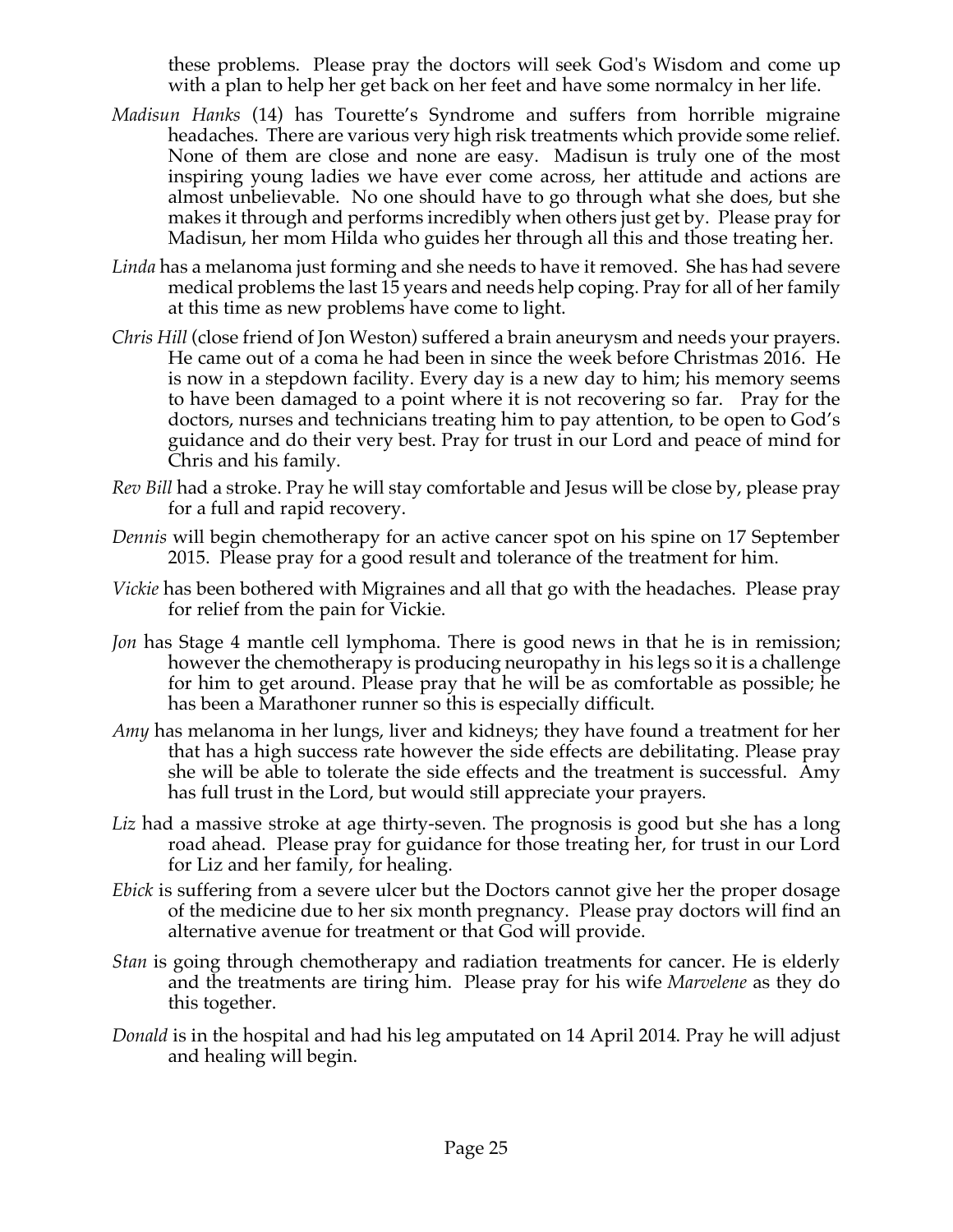- *David* has many concussions and unable to go to school, read books, watch TV and has headaches and migraines. He has trouble sleeping and his family will appreciate your prayers for this 10 year old young man.
- *Gladys* has breast cancer and has had a lumpectomy. She needs to take a year off of her work to have chemo treatments.
- *Alwin Jack* has had a stroke and recently has had a relapse. Please pray for those who treat Alwin that they might choose the best possible treatment and pray for peace of mind for Alwin during the recovery phase.
- *Carolyn* has Multiple Sclerosis with complications. Pray Carolyn and her children will be close to our Lord Jesus Christ as they and family members help to ease the problems.
- *Bill* had malignant growth removed from a lip last month and seems to be experiencing a re-growth of the cancer. He asks your prayer for the medical team treating him and for peace of mind for himself.
- *Hank* has osteoporosis, which has caused him a great deal of pain and inconvenience in the past few years. Pray for his healing and that his medical bills will be met.
- *Evelyn is* an elderly woman who has had problems with her eyes and is now blind. It appears some sight will return shortly, pray for that to happen!
- *Joanne* has begun kidney dialysis as a result of kidney failure due to extensive chemotherapy. Additionally she cares for an adopted drug addicted baby who is now nine years old. Please pray for her to keep her faith, to let the Lord carry her worry and concern and to give her strength. Pray also for those treating her that they might pay attention and do their best.
- *Bud and his wife* for their continued welfare and enthusiasm. Bud has been advised of an aneurism in his heart of a size not mandating immediate surgery. This comes at a time when he has sole care of his wife who recently broke two vertebrae and thereafter sustained pneumonia.
- *Dester* is suffering from unknown skin and diseases. Please guide the medical team treating him to find out what the problem is and cure it. Pray also for Dester to trust in the Lord.
- *Lee* has Arterial Fibrillation, she is doing much better and she and her family thank you for your prayers. Her pain level is high and some medications have bad side effects. Please continue her in Prayer in the weeks ahead as she heals.
- *Nell* recently adopted two children and has just been diagnosed with multiple myeloma.
- *Mary Lou* has been suffering with seizures. She was in the hospital with a 24 hour monitor and is being sent home from the hospital with two medications and orders to return in 2 months for another MRI to review whatever is going on in her brain. Please pray for guidance for the medical people treating her, as well as peace of mind and trust in God for her and her family.
- *Kathleen* has spent the last two weeks in the hospital. She has been diagnosed with colitis, shingles and possibly colon cancer. Pray she will be comfortable and begin to heal.
- *Rachel* has Mitochondrial Myopathy. This is a hereditary disease of the muscles and they do not have a cure for it. Part of her pain is her family does not believe she is indeed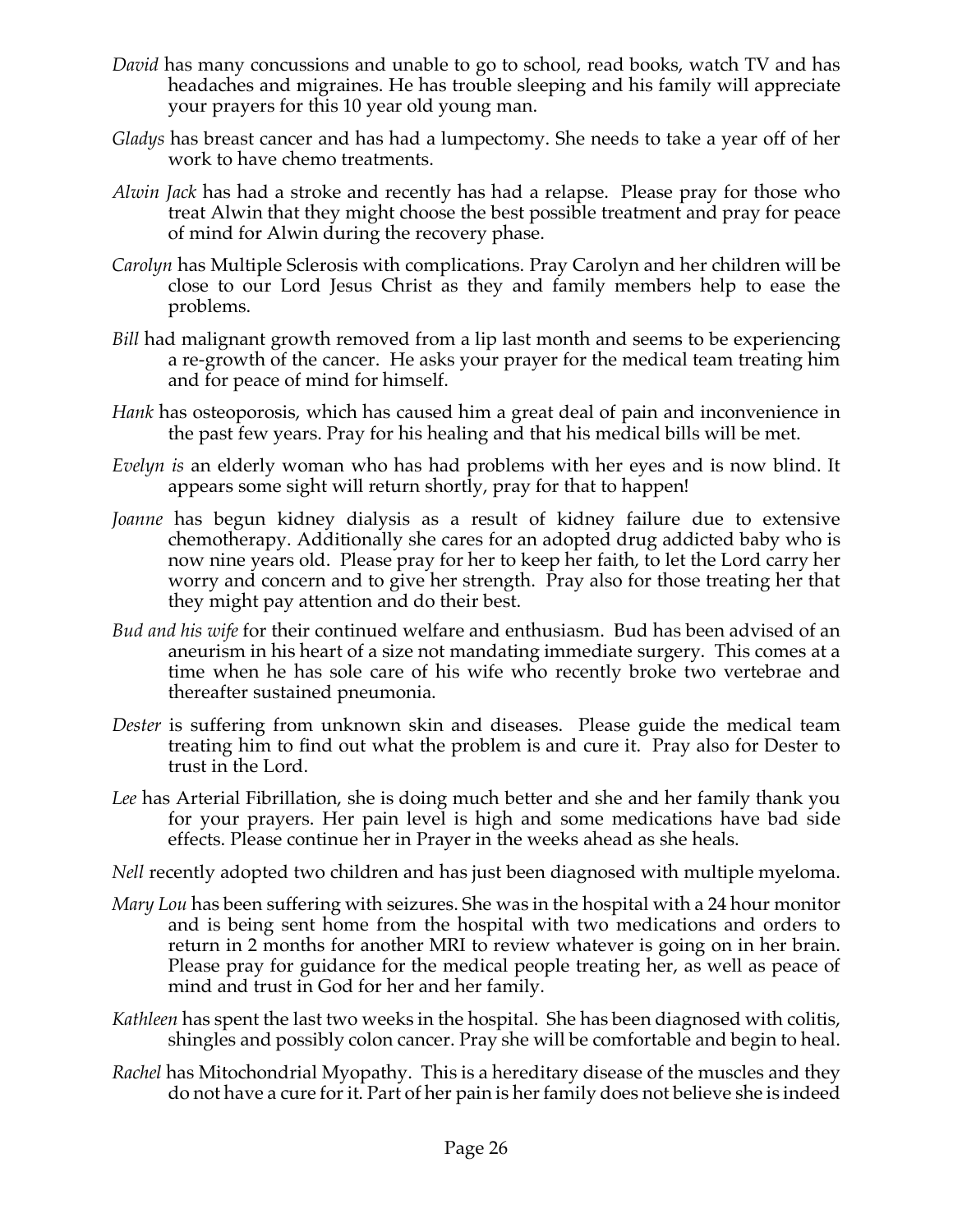ill, as she appears to be just fine. Please pray her family will learn the truth and be supportive of her; pray also the medical people treating her will find the right measures to minimize the disease. Most particularly pray for Rachel's trust in God.

- *Nicolas* is in the hospital with serious symptoms of a heart disorder. Please pray for peace of mind for him and guidance for the medical team looking for the cause and cure.
- *Juanita* is a young girl who was in a coma because of a blood disease. She has not come out and is gaining strength. They are awaiting results from blood samples. Her family thanks you for your prayers and asks that you continue.
- *Lauralee Meade* underwent a lumpectomy on Friday after Thanksgiving. A further anomaly has been discovered and she had additional preventative radiation treatment. Please pray for a complete remission of the cancer. Pray also Lauralee will maintain her great attitude and trust in God.
- *Kay Denton* (Mrs. Kay) was able to get a hip replacement in spite of her heart and kidney problems and is recovering remarkably! Please give thanks for this great event and result! Please pray for continued peace of mind for Mrs. Kay and her family. Give thanks for her trust in the Lord and her positive attitude.

#### *Healing and Patience*

- *Kym* (43) has various hip problems which seems to be related to osteoarthritis. And, her mother *Ruth* is in the early stages of dementia. Pray for guidance for those treating both of them, as well as patience and trust in the Lord for both of them.
- *Christopher* has had problems with his leg for some time. Now he has to have it casted and it will stay that way for what to him seems an interminable time. Pray for patience and peace of mind for this young man who has much he wants to do.
- *James* for the Lord's healing of health issues and give a remedy for many personal challenges at the moment.

#### *Thanksgiving and Continued Healing*

- *Shamu* underwent exploratory surgery at John Hopkins hospital 19 February 2018, where they found a stricture in her lower intestine and relieved it. Please pray this will be effectual in relieving her suffering.
- *Chief Mike Wysocki* finally had heart valve surgery June 2017. He was back in the hospital with a bleeding ulcer, but made it home. Please give thanks for that and pray for the medical team treating Mike that they might pay attention, do their very best and be open to God's guidance. Pray a complete recovery and peace of mind and trust in God for Mike, his lovely wife Wendy and his family.
- *John Young* had three way heart bypass surgery on Thursday, 23 March 2017, in Alabama, which was apparently successful, then had a stroke in October while undergoing testing for his FAA medical. He has lost his right side peripheral vision. Please for a recovery of John's vision.
- *Bill* had surgery November 2016 for a kidney tumor; he is one kidney short, but recovering very well for the present. It appears the cancer has spread to another spot. Please pray for Bill as he undergoes chemotherapy and perhaps other treatment. Pray Bill and his family will stay strong in their faith and draw the strength they need from our Lord.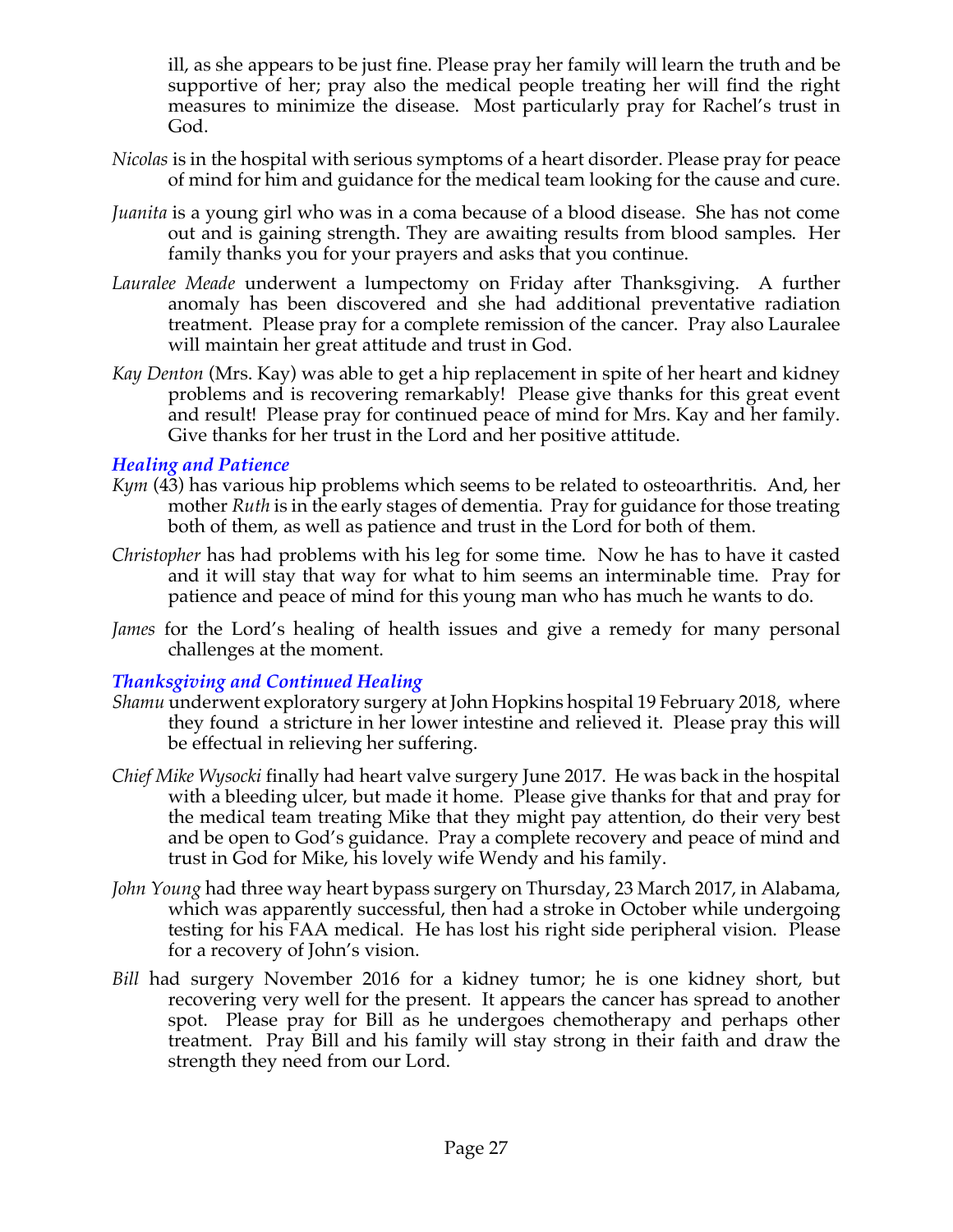- *Anita* had surgery on 4 November 2016 to remove what they thought were five tumors in her right lung, but turned out to be eight. They removed all eight. In addition, her lung was folded from her previous coil embolization. They removed the coils, unfolding her lower right lobe and oversewed the area. In reality she may come away with increased lung capacity. Anita, her husband Michael and family express for the power of your continued prayers and expressions of love. Please join them in giving thanks for God's Grace and pray for her continued healing.
- *Bob Reisor* had surgery on 19 September 2016 for a kidney tumor; he is one kidney short, but recovering very well for the present. The cancer has spread to his lung and another spot. Five years ago there was no treatment, but now it appears there is an oral medication that has shown great effectiveness on this particular cancer. As of 12 January 2017, the main spot shrank from 3.3 cm  $(11/3 \text{ inch})$  to 2.2 cm  $(7/8 \text{ ft})$ inch) and the spots on his lungs have receded even more. And as of 22 June 2017, they have shrunk further. Please give thanks to the Lord for such wonderful progress. Please pray for Bob as he undergoes chemotherapy and perhaps other treatment. Pray he and his family will be drawn closer to our Lord.
- *Shamu* had surgery on 12 May 2017, her seventeenth, to reconstruct the damage done her by Walter Reed Medical Center. She now has a bacterial infection which is laying her low. Please pray for strength; physical, mental and spiritual for her. Pray for guidance for the new medical team treating her and for her to know how to proceed with regard to the damage done her by Walter Reed Medical Center. Pray also for her to continue her trust in our Lord as she goes through this difficult time.
- *Atina* has skin cancer, which is now in remission. Please give thanks for the remission, pray for continued remission of the cancer; pray also for continued faith for Atina and her family.
- *Clay* has melanoma which is now in remission. Please give thanks for the remission, pray for continued remission of the cancer; pray also for continued faith for Clay and his family.
- *Cindy (81)* had an operation to remove a cancerous growth in her stomach which was successful. She is now home, but in a bit of pain. Please give thanks for the good result, pray for full and complete healing and remission of the cancer, as well as cessation of the pain; pray also for continued faith for Cindy and her husband Les (91).
- *Linda* had successful dental surgery on 15 December 2015, she is also on a course of chemotherapy and this type of surgery was not recommended for people while they are taking chemotherapy. But, it was an emergency and had to be done. Please give thanks all went well and pray for continued healing and for peace of mind and trust in God for Linda and her family.
- *Ruby* broke her hip on 10 December 2015, surgery was successful. Please give thanks for the successful surgery and pray for her full and rapid recovery.
- *Terry* was undergoing radiation treatment for cancer, which he had to stop to amputate his leg below the knee due to diabetes. The surgery was successful, he has been fitted with a prosthetic leg and foot. He is in good spirits and positive about the remainder of his treatment. Please join Terry and his family in giving thanks for the successful surgery and continue to pray for his return to radiation treatment and then to chemotherapy, ask God to give Terry, his wife and seven year old son trust in him for peace of mind and heart, as well.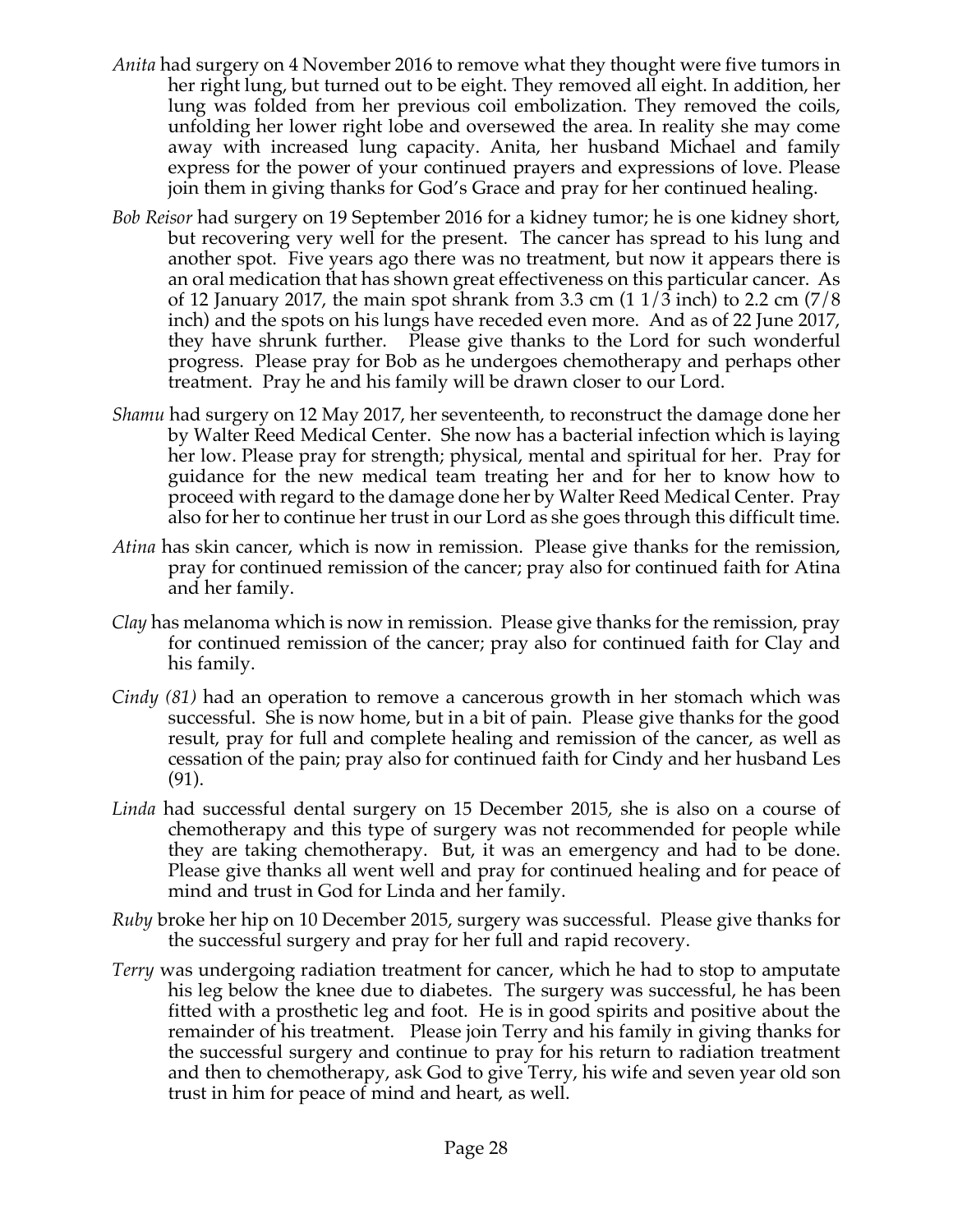- *Janet Jessup* had a stroke and heart problems were causing huge issues for her. They seem to have gotten her stabilized and she is home. Please pray for those treating her to find the appropriate treatment and for trust in God and peace of mind for Janet and her family, in particular her husband of 45 years, Rev Roger Jessup, retired minister of Saint Joseph of Arimathea Anglican Orthodox Church.
- *Sam* had surgery on his entire large intestine that had become infected. At the time of the operation he was just hours away from a complete organ shutdown. He had had turmoil in his life over the years. Sam is now in the ICU and his Minister visited him and explained to him God had given him another chance for him to make things right with his Lord. Pray for his good health and his spiritual life with Jesus.
- *Ian* had surgery to remove excess skin rendered a nuisance by controlled lost of 200 pounds. Please give thanks for the successful result and for those treating him to have paid attention and done their very best on the lengthy surgery, taking the best possible care of him. Please pray for his continued recovery and strength for his Mother who will be in charge of his after care.
- *Jenniffer* had surgery for breast cancer on 15 October 2014, which seemingly went well; please give thanks for that. She has had other complications which preclude her from making a full recovery in particular, the reconstructive surgery seems to have gravely affected her back muscles and nerves, resulting in both very limited mobility and extreme pain, the drugs are making her terribly sick; please pray those will be overcome. Pray for help for Jenniffer to keep her trust in the Lord and let Him carry her worry and concern as she recovers. Please pray also for strength and courage for her family as they try their best to help her.
- *Mary Thornell* has been battling colon cancer for three years now, she is currently treating at the City of Hope. Things seem to be going well, the numbers seem headed in the right direction. Please pray for guidance for those treating her, as well as strength, guidance and peace of mind for Mary and her husband Jim, as well as daughter Janice and son Jimmy, as she undergoes treatment.
- *Elma* is suffering from cancer. She was taken home from the hospital on the advice of her Doctor. We were asked to pray Elma's remaining time here on earth might be good and Elma and family might put their trust in the Lord and let Him carry their worry. Since then, Elma's Bishop told us a great Miracle of the Lord is working over Elma. Doctors sent her home to die, but now she seems to be doing all right. On behalf of her, thank you for all of your prayers. Please continue praying for her complete healing.
- *Dennis* has heart problems; now the medical people treating him discovered a large mass on his liver which turned out to be a cyst! Please give thanks for this great development and pray for peace of mind and trust in the Lord for Dennis and for God's guidance for the medical people treating him that the contemplated surgery might go well.
- *Dwight* had major oral surgery, for which he gives thanks. He is recovering slowly and asks your prayers to speed the process.
- *Mike* is a veteran who has served his country when she called. Please pray he will open his heart to God so He can make Mike's crooked road straight and pull him towards the summit rather than to the pit.

#### *Business*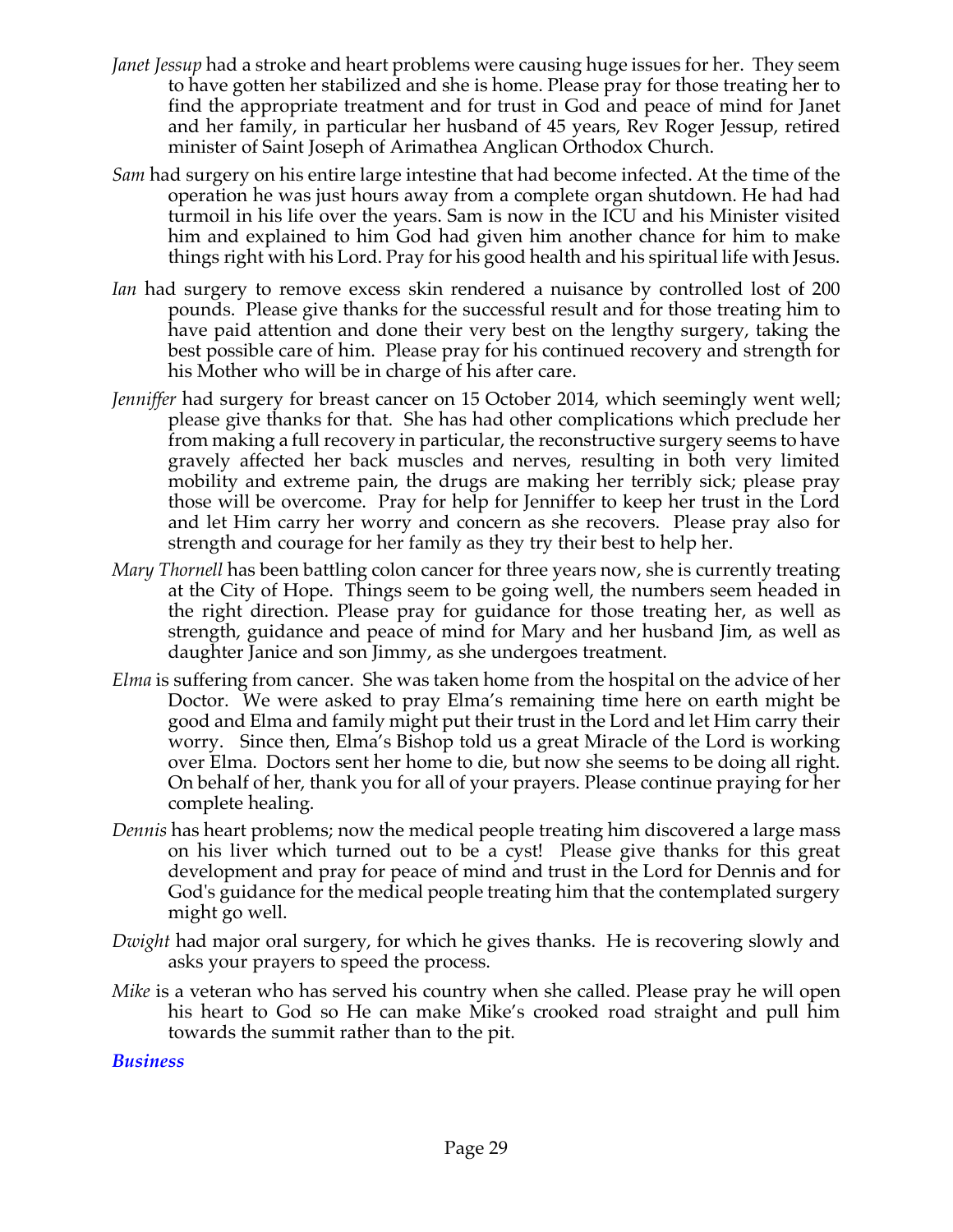*James* and *Sarah* who have recently moved to a new area and have new positions in employment. They are finding much stress in the new surroundings and will appreciate your prayers as they adjust.

# *Financial Guidance and Employment*

- *Kona* is applying for a job in the hospital. Pray our Lord will find the right position for her and she will glorify Him in the work.
- *Doug* recently became unemployed from his job of 18 years. He has been applying for jobs, but unable to get one at this time. His wife is working; this is not enough for the family. Please pray he will find employment with a firm that will be able to use his considerable skill and hard work to benefit both the firm and the family.
- *Catherine and Lewis* are at a low ebb due to a struggle for employment. Your fervent prayers will be appreciated.
- Lori is considering a potential change in her employment. Please pray for God's gidan ce in considering all aspects of her potential work.

# *Financial Guidance and Healing*

*Clark* is in need of salvation; for God's Will to be done in his life. Pray his family will be blessed with the financial miracles that come from doing His Will.

### *God's Strength and Peace of Soul*

- *Roger* is the caretaker for his ailing father who has been in the hospital for a week and his wife who had been declining emotionally, cognitively and in bodily health. He asks you pray for strength and peace for him and help for those he cares for.
- *Charlie McCormack* asks your prayer the Holy Ghost might fill his heart with light and drive the darkness far away.

### *Guidance*

- *Zachary* is having huge problems growing up. He has let the wrong people guide his life and thinks he is the smartest person in the world. He cannot or will not see the destructive power of drugs and lies in his life. Pray his parents Lee and Shamu will come to see what course of action that they can take to help Zachary and safeguard his brother and sister. Please pray for God's guidance for all of them and in particular for Zachary to open his heart to God and his parents help.
- *Judy* seemingly does not want to allow the Holy Ghost into her heart so she might come to know our Lord and Savior, despite the efforts of her family. Please pray for her to open her heat and for her family to be at peace with their efforts.
- *Barbara* has been recovering from cancer for the last three years. Pray for her husband Bill who has come down with a mental illness that may have been caused by much stress the last few years. Barbara and Bill will appreciate your prayers.
- *Larry* is very weak and has periods of confusion and depression. Larry has been in the hospital and recently moved to a rehab. Please keep him in prayer as he begins to gain strength in the days ahead.
- *Thomas* recently learned as the result of a parole violation he will not be allowed to return to society for the remainder of his life. He is despairing and fearful of his inability to cope with this new news and God's plan for his life. Please pray he will be able to work with God to live with the choices he has made and go forward.
- *Cam* has gotten into some of the issues being with the wrong crowds, too much dinking and making the wrong decisions. Pray he will ask God to send the Holy Ghost in to straighten things out and he will listen when He speaks to him.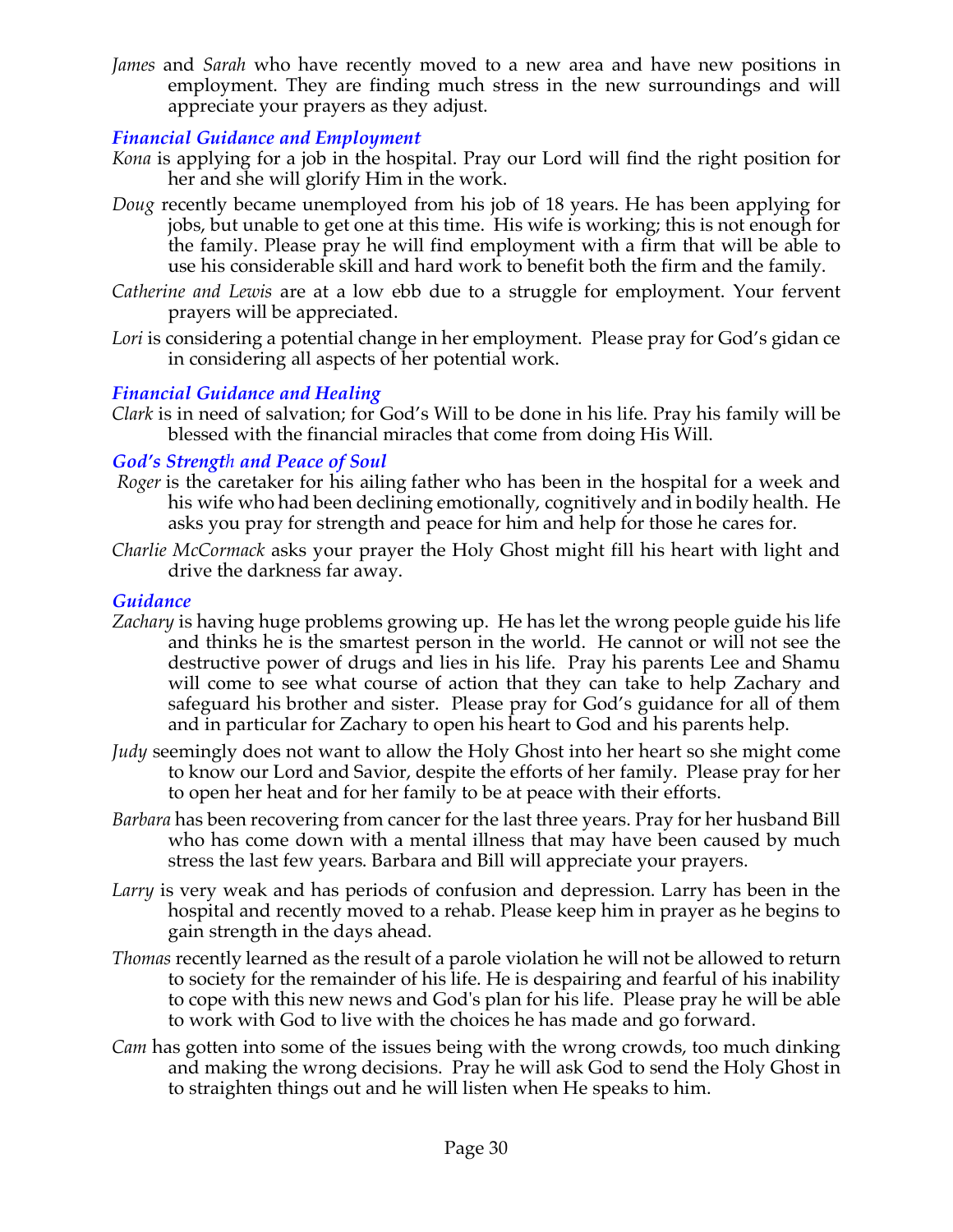- *Paul* recently had his large toe amputated due to diabetes and is having a difficult recovery filled with fear about dying. He recently accepted Jesus as his savior and his family Rosie and Brenda are very grateful. Pray for strength for both Rosie and Brenda who are staying by his side through it all encouraging him on.
- *Steve* is addicted to alcohol, pain pills and gambling. Pray for wisdom, courage and strength to stick with treatment and follow God's plan for his life.
- *Eli* has some mental issues and has lost his way. He has yet to come to grips with the demons chasing him. Pray he will return to the Lord and his family. Pray they will ask God to send the Holy Ghost in to straighten things out and they will listen when He speaks to them. The family has been open to the Prince of Darkness and needs help.
- *Michael and his Family* ask your prayers for wisdom as they are under trial and affliction to follow the law of the land and yet honor God in so doing.
- *Flora* is in remission with cancer, but has high blood pressure and fatigue. Flora's Mother recently died and this has caused added stress. Please pray she will be able to let God carry her worry and sorrow so she can do the things she must do.
- *Elizabeth* needs your prayers for her general well being. Pray she might see the Light of the Lord and let Him guide her life.
- *Gunner* need your prayers for his general well being. Pray he might see the Light of the Lord and let Him guide his life.
- *Mitten* has a Christian talking to him about Christ. Mitten does not believe and does not seem to care. Please pray Mitten will see the light.
- *Kristen, Rickey and their two children* ask you to pray for grace, wisdom and understanding as they attempt to cope with infidelity, separation and possibly divorce as a result of backsliding from the Lord into the World.
- *Helene and her family* ask your prayers for them as they deal with the loss of Alan, husband and father.
- *Stephanie* seems to be very deeply into post partum depression after her baby was born prematurely. Please pray for her Mother in Law who is going a great distance to help Stephanie and her new Grandson. Pray that Stephanie will be able to direct her attention outward, rather than inward.
- *Caitlin* is in the grip of the Prince of Darkness; she thinks there is escape from reality in drugs. The saddest part is that reality is not as she sees it. Her family is despairing as they can do nothing to help her and ask that you pray for the Holy Ghost to enter into heart and show her the need for change before it is too late.
- *Nathaniel* is in spiritual turmoil. His family and friends will appreciate it if you will keep him in your prayers for him to find the root of his trouble and accept God's help.
- *Sam* and her *two children* have been living in a shelter and are to lose their place there. Please pray a place will be found they can stay in and recover.
- *Norrie* is facing daily exams in the weeks ahead. Pray for calmness and concentration and to do the best possible.
- *Jonathan* is addicted to drugs. He is now in jail awaiting trial. His parents and friends will appreciate it if you will keep him in your prayers for him to find the root of his trouble and accept God's help to heal addiction.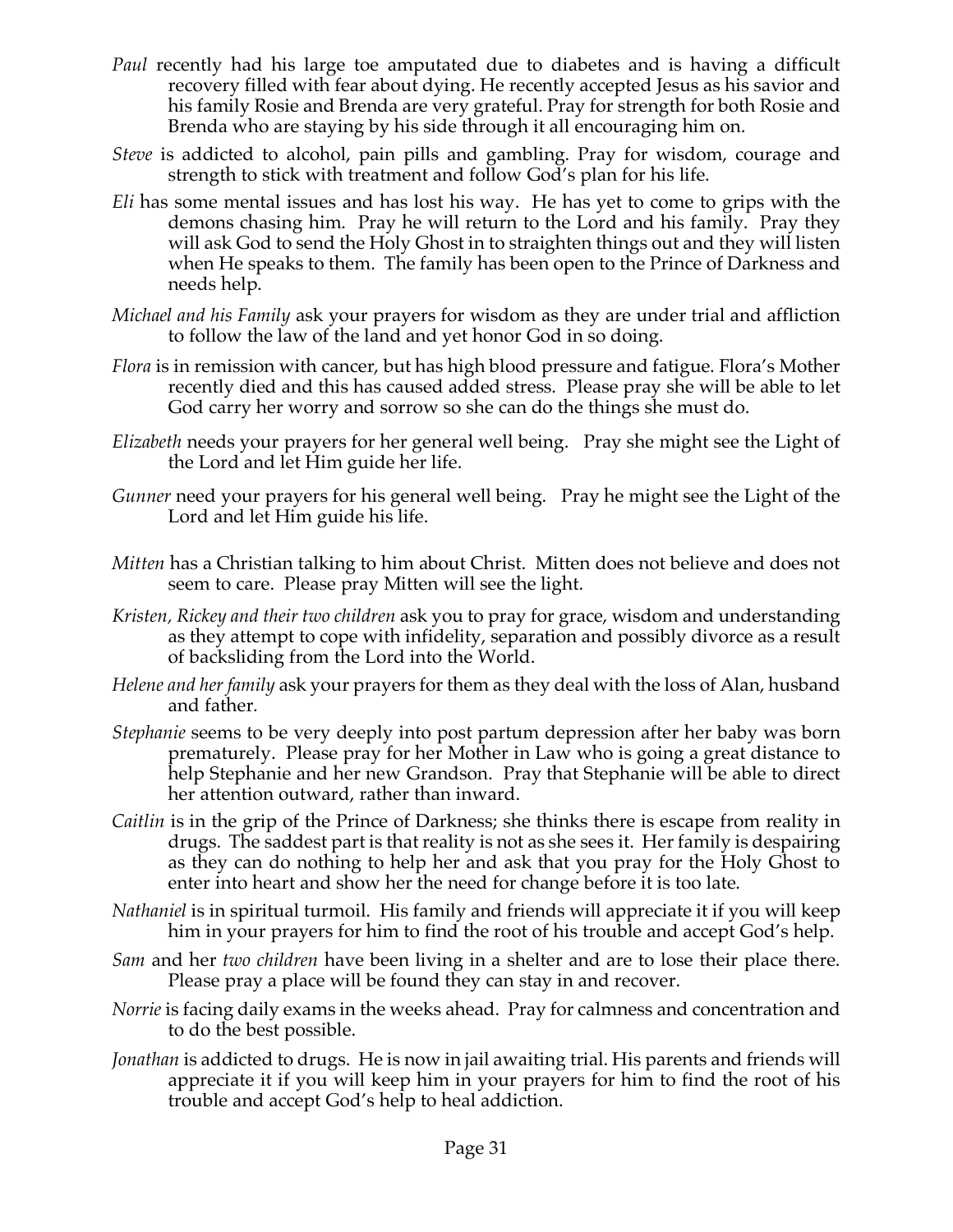- *Beth* is suffering from ungodly treatment in her marriage. Please pray God will guide her in her behavior, actions and thoughts that she might be able to lead her husband to God so her marriage might prosper to the benefit of them.
- *Jeanette* has had many members of her family die from diabetes and several are near death now. Jeanette does not know the Lord and is despondent and perplexed about her family and herself. Please pray she can open her heart to allow the Holy Ghost in to bring her knowledge and understanding.
- *Sara* asks that you pray for guidance for her as she deals with the stresses of her family and life. Pray that she can separate those things which she can affect from those things which she cannot and give her grace to accept that she cannot do everything and can only change those things within her control. She asks for God's help for her business so that she might remain gainfully employed while keeping up with the needs of her mother and husband and healing her own problems.

*Jacquie* to open her heart to God and accept His Love and Grace.

# *School Challenges*

Destiny, Blake and Janet

# *Anglican Orthodox Church*

### *Madagascar*

Please pray for the people in Madagascar, in particular for the members of the Anglican Orthodox Church there, who are being subjected to terrible flooding and unceasing rain.

### *Indonesia*

Please pray for the Lord's will regarding the establishment of an AOC church in Indonesia.

### *Pakistan*

*General and Ongoing -* The forces of evil are strong in Pakistan. The force of God stronger. Pray for our Christian family there.

*Ernest Jacob* Presiding Bishop Pakistan

# *Congo*

Jimmy is a missionary in the Congo. There has been violent unrest in this country and also a water shortage. Please pray people will find water to drink and Jimmy will be a means of helping others to find the Lord.

# *Serbia*

Bishop Igor Djurcik asks us to pray for peace between Serbia and the country of Kosovo which broke away from them in 2008. Kosovo is a muslim country and seems to be willing to provoke conflict; Serbia is a primarily Christian country which seems to be ready to return the conflict. Pray Serbia will look for the long term best interests of its people.

# *Philippines*

Please pray a *Minister* will be found who would like to serve in Tabuk, in the Philippine Islands. The Anglican Orthodox Church has an established Church there and in the surrounding areas and need a Shepherd to lead the flock*.*

# *Diocese of the Epiphany*

*Saint Paul's Moberly, Missouri* would like your prayers that the Holy Ghost might enter more fully into their hearts so that they might be more effective in spreading the Word of God.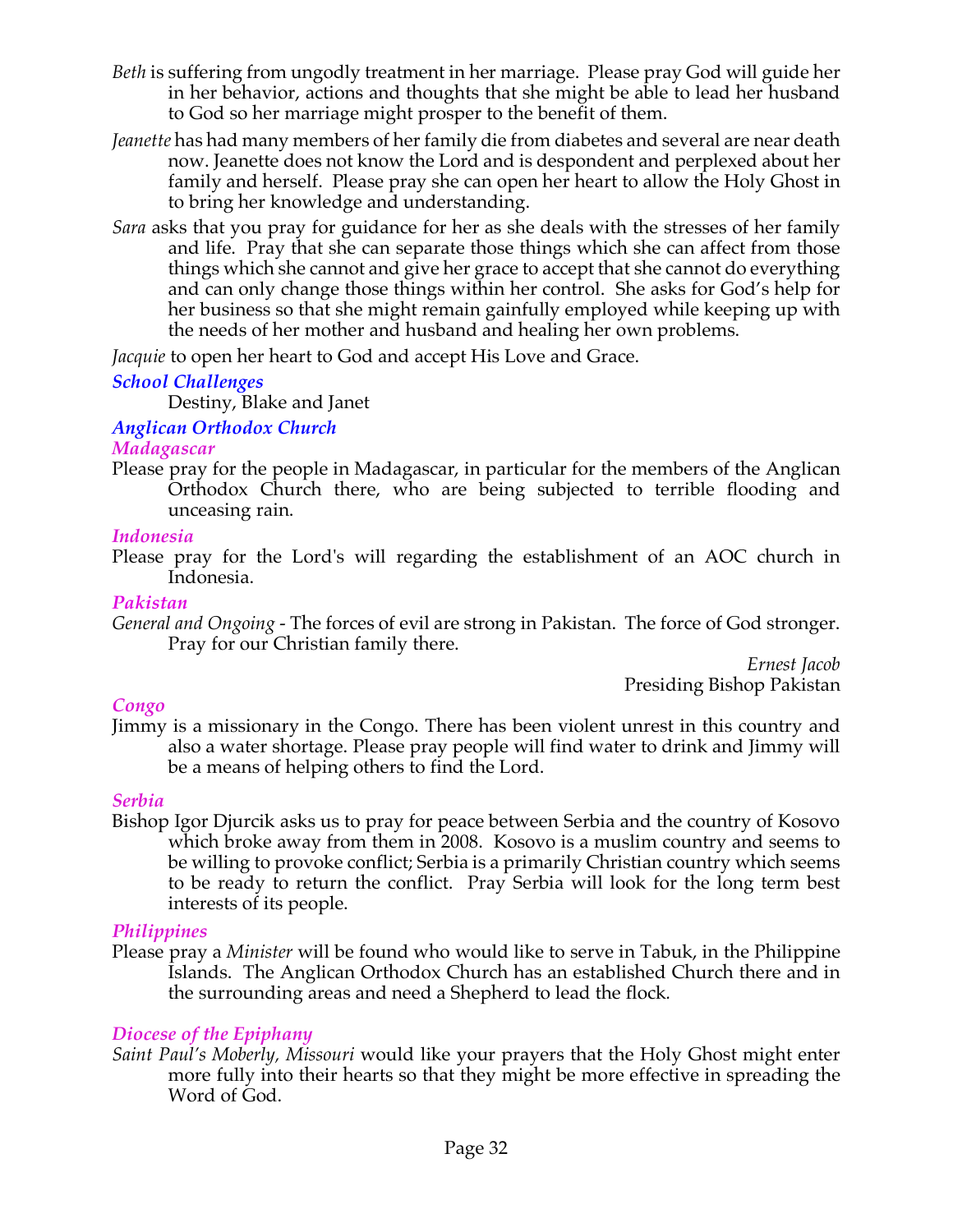### *Diocese of Virginia*

*Saint Joseph of Arimathea Anglican Orthodox Church* is under a lot of stress. We all are, but they need even more prayer. Rev Roger Jessup, their wonderful minister, had to retire as he was so pressed by the duties of a primary care giver, in addition to all the worries of this world. Pray for trust in God for each member of the parish and for them to find economic relief.

## *Armed Forces & Contractors*

Dustin (USAF - Stateside), Kristyna and Luis Aviles (Army - Fort Lewis, Washington), Airman Donny Patton (USAF - Hulbert Field, Florida), Jordan Brown (USMC – Recruiter - Iowa City, Iowa), Trevor Jennings (USAF - KC-10 Boom Operator – McGuire AFB, NJ), Trevor Di Marco (USN - Whidbey Island, EF-18 Pilot), Kurt Thomas (USN – Virginia), Ethan (US Army Airborne – Southwest Asia)

### *For Our Country*

- Our country has lost its way. Over half the people that vote, voted for a government that promises them things it cannot deliver in return for their souls which it can, will and does take. Our foreign policy backs the rise of Islam, we turn our backs on those who would follow God and arm those who murder them. Pray God will raise up a leader from among the people who can turn the country's course 180° and attempt to come back to God. Pray the people will recognize that they are headed down a smooth wide road into the pit, a road that will get smoother and smoother, steeper and steeper until the only possible way is down. Down, into the depths of the pit. Pray people will recognize there is:
	- One True and Triune God who is goodness in and of Himself;
	- All religions are not equal;
	- All ways of life are not equal;
	- The Bible holds the Key to Life;
	- All rights come from God, not the State;
	- Good;
	- Bad;
	- Evil;
	- Right;
	- Wrong;
	- Allah is the Devil;
	- Abortion is no more than sacrifice of children to Baal.

Pray this recognition will not come too late. Pray we will, each of us, do our duty to God, Country and Family, putting His Honor above all.

# *Persecuted*

Around the world, Christians are under attack, not only in the Muslim world, but from Hindus and others in India. Also, they are under continual attack in the name of Separation of Church and State in the western world, as it becomes actively atheist or pro-devil buddy. Please pray for God's guidance and protection for all persecuted Christians and those around them.

# *Education*

*Aaron* is in need of God's guidance to see what he needs to do to fulfill his potential and live his life in a manner which will bring true happiness to him.